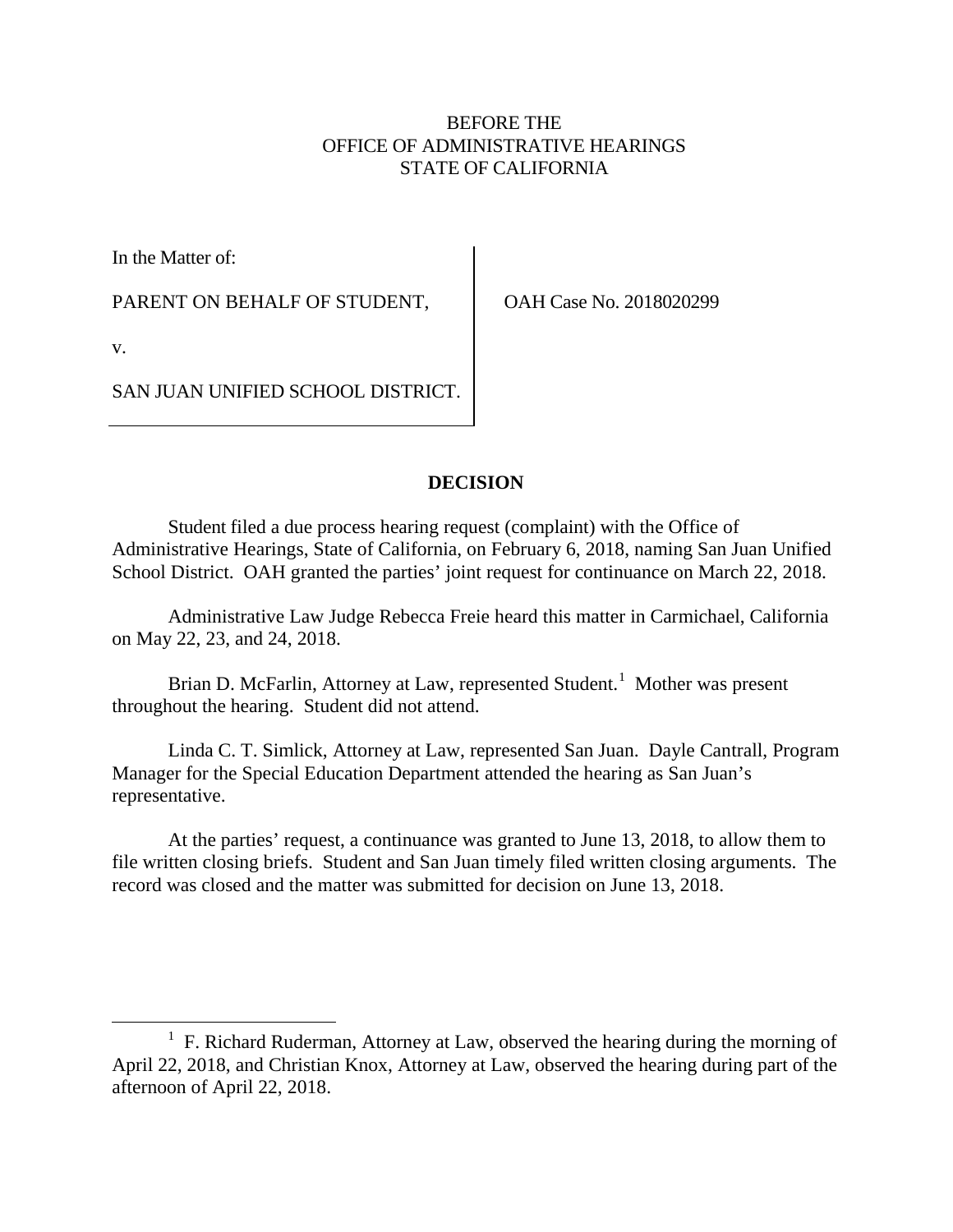# $ISSUES<sup>2</sup>$  $ISSUES<sup>2</sup>$  $ISSUES<sup>2</sup>$

1) Did San Juan deny Student a free appropriate education for the 2017-2018 school year, including extended school year by:

a. failing to offer him an initial<sup>[3](#page-1-1)</sup> placement and services comparable to that contained in his last agreed-to and implemented individualized education program, dated June 6, 2017, when he enrolled on November 6, 2018;

- b. failing to make a clear written offer of initial placement; and
- c. failing to offer him:
	- 1. a one-to-one aide;
	- 2. appropriate speech and language services; and
	- 3. transportation services?

2) Did San Juan deny Student a FAPE for the 2017-2018 school year, including extended school year, by failing to convene an IEP team meeting:

- a. to discuss a change in placement after Student enrolled;
- b. within 30 days after Student enrolled; and
- c. after Mother requested an IEP team meeting?

<span id="page-1-0"></span> <sup>2</sup>  $\frac{1}{2}$  Student's complaint contained a single issue with several sub-issues, as did the order following the prehearing conference. The sub-issues have been renumbered and rearranged, and slightly reworded for clarity. The ALJ has authority to redefine a party's issue so long as no substantive changes are made. (*J.W. v. Fresno Unified School Dist*. (9th Cir 2010) 626 F.3d 431, 442-443.) In his closing brief, Student contends San Juan failed to make a written offer of placement following an OAH order granting in part and denying in part a motion for stay put. The stay put order was issued on February 23, 2018, 17 days after Student filed his complaint. Student did not file an amended complaint, nor was there any discussion during the PHC or hearing during which San Juan agreed to the addition of this issue. Accordingly, it will not be discussed in this Decision.

<span id="page-1-1"></span> $3\,$  In this Decision, for clarity, the placement and services a school district offers a Student when he first transfers into the district from another school district shall be referred to as the offer of initial placement and services. Student referred to this as the offer of "interim placement and services" in his complaint, and the parties also used this term during the hearing. However, using this language leads to confusion when one discusses the 30-day interim IEP team meeting.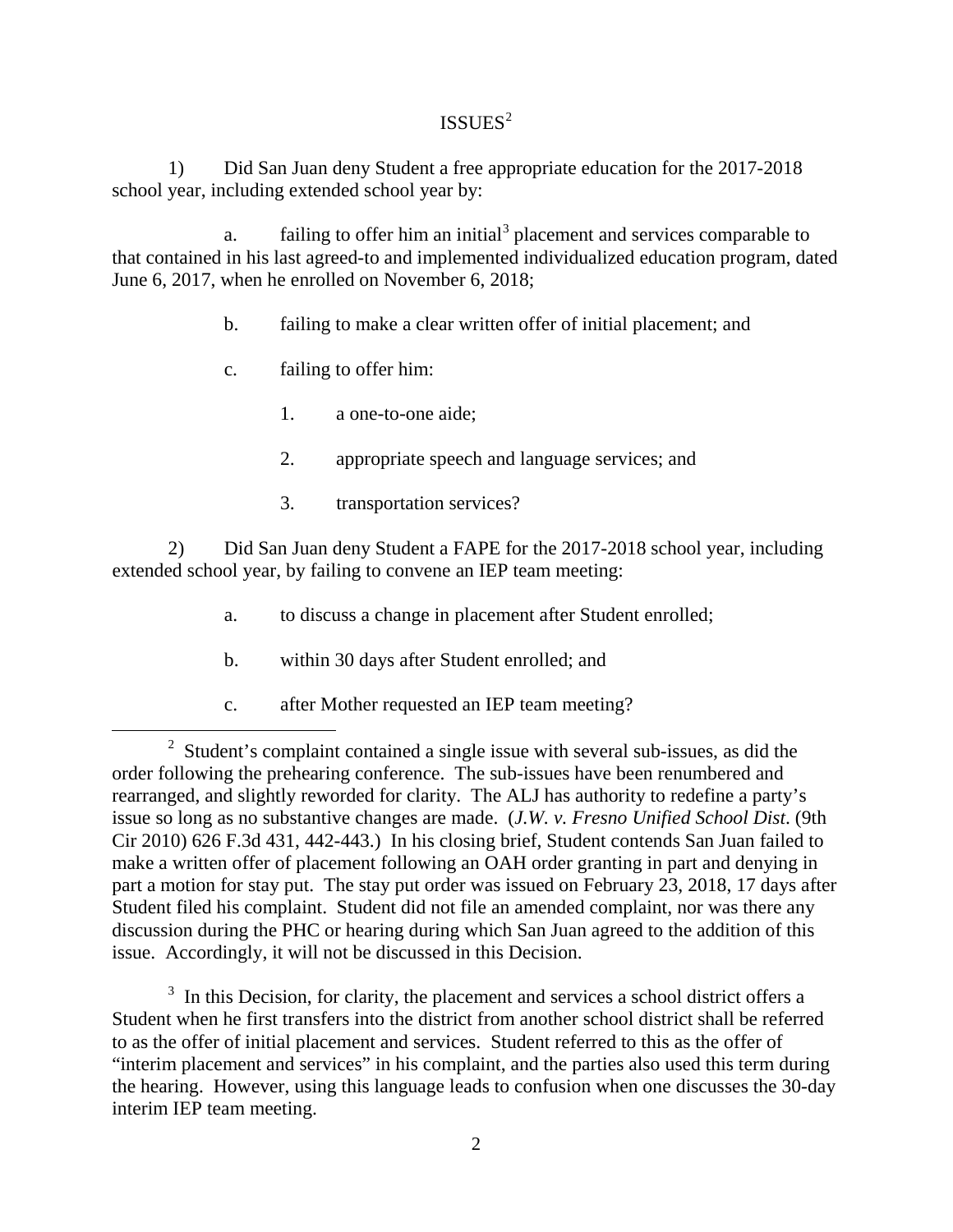3) Did San Juan deny Student a FAPE for the 2017-2018 school year, including extended school year, by committing the following procedural violations:

- a. predetermining his IEP; and
- b. denying his Mother meaningful participation in the IEP process?

4) Did San Juan deny Student a FAPE for the 2017-2018 school year, including extended school year, by failing to offer him an appropriate placement?

#### SUMMARY OF DECISION

Student transferred into San Juan in November 2017 from another school district that is not part of San Juan's special education local plan area. At the time he was enrolled as a San Juan student, he was attending a nonpublic school. His last consented to IEP was developed in June 2017 and it called for this placement. Student contended that San Juan was required to make a clear written offer for his initial placement as a transfer statement, and it did not do so, and also argued that the placements San Juan offered in a special day class in two different district elementary schools were not comparable to the placement and services in the June 2017 IEP. Student also questioned San Juan's failure to convene an IEP team meeting when it was required to do so, alleged certain procedural violations, and claimed San Juan denied him an appropriate placement. San Juan disagreed.

In this Decision it is found that the offer of an initial placement for a student transferring into a new school district is not required to be in writing. Therefore, San Juan's verbal offers of initial placement and services were compliant. Further, San Juan offered as initial placement a special day class for students with Autism Spectrum Disorder in the moderate to severe range. This class was comparable to Student's IEP placement in a nonpublic school, even though it was located on a comprehensive elementary public school campus. In January 2018 San Juan sent Mother two written documents that contained information about San Juan's initial offer, but they contained errors. However, these documents were not formal IEP offers, and it is found that they did not deny Student a FAPE, deprive him of educational benefit, or significantly impede Mother's opportunity to participate in the development of an IEP.

In this Decision it is found that San Juan was not required to convene an IEP team meeting to make an offer of initial placement and San Juan did not unduly delay making verbal offers of initial placement for Student. However, once San Juan realized that Mother did not intend to place Student in a San Juan program, San Juan should have convened a 30 day interim IEP team meeting to discuss the placement and services, and to determine whether it would adopt the IEP from June 2017 that was developed by his previous school district, or to develop its own interim IEP. San Juan did not do so. However, this procedural violation did not significantly impede Mother's participation in the IEP process, deny Student a FAPE, or impede his educational progress. San Juan did not commit any other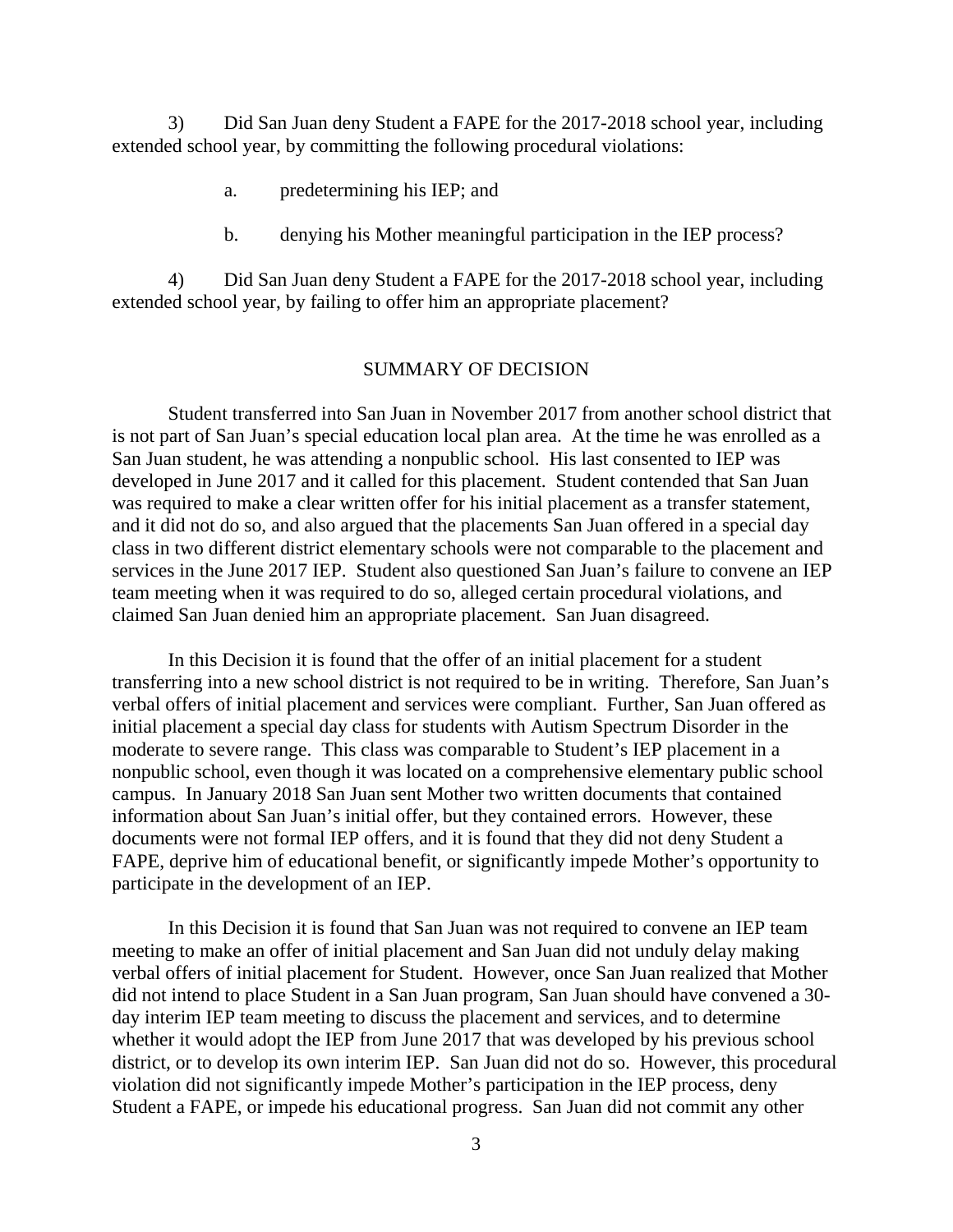procedural violations. Finally, San Juan's offers were for appropriate placement and services.

San Juan committed a procedural violation by failing to convene a 30-day interim IEP team meeting for Student within a reasonable time after he enrolled in the district, even though he was not attending a San Juan program as his initial placement. Although this violation did not deny him a FAPE or educational opportunity, or deny Mother meaningful participation in the process, San Juan is ordered to provide training for special education personnel in the area of accepting students with IEP's transferring into San Juan from other school districts.

### FACTUAL FINDINGS

### *Jurisdiction*

1. Student resided with Mother within the boundaries of San Juan at all times at issue. He was nine years old at the time of hearing, and qualifies for special education because he meets the eligibility criteria for autism. At the time of hearing Student was attending a special day class designed for children with Autism Spectrum Disorder at Mariemont Elementary School within San Juan's boundaries. The children in this class are moderately to severely disabled. From kindergarten through March 23, 2018, Student attended two different nonpublic schools.

2. Student and Mother moved to Nevada County in early 2016, and he was enrolled in the Clear Creek Elementary School District. Clear Creek is a school district with one elementary school, and fewer than 200 students. It did not have a special day class suitable for Student. Clear Creek determined that Sierra Foothills Academy, a nonpublic school in Loomis, California, was the most suitable placement for Student.

3. Mother understood that Student's initial placement by Clear Creek at Sierra was an interim placement because he was transferring into Clear Creek from another school district. She understood that within 30 days of the initial placement at Sierra an IEP team meeting would be convened, and the IEP team would either accept Student's former IEP and adopt it, or it would develop a new one. At the 30-day IEP team meeting in 2016, the team developed an IEP that placed him at Sierra. Sometime after Student began attending Sierra, Clear Creek's superintendent determined that Student required the assistance of a one-to-one aide, and one was then provided through the auspices of a nonpublic agency which had a contract with Sierra. Clear Creek paid Sierra's tuition for each day Student attended Sierra, and paid for the speech and language and occupational therapy he received, as well as the services of his one-to-one aide. In addition, Sierra charged for transportation services, and Clear Creek paid for Student's transportation to and from Sierra. All of these services were in Student's last Clear Creek IEP.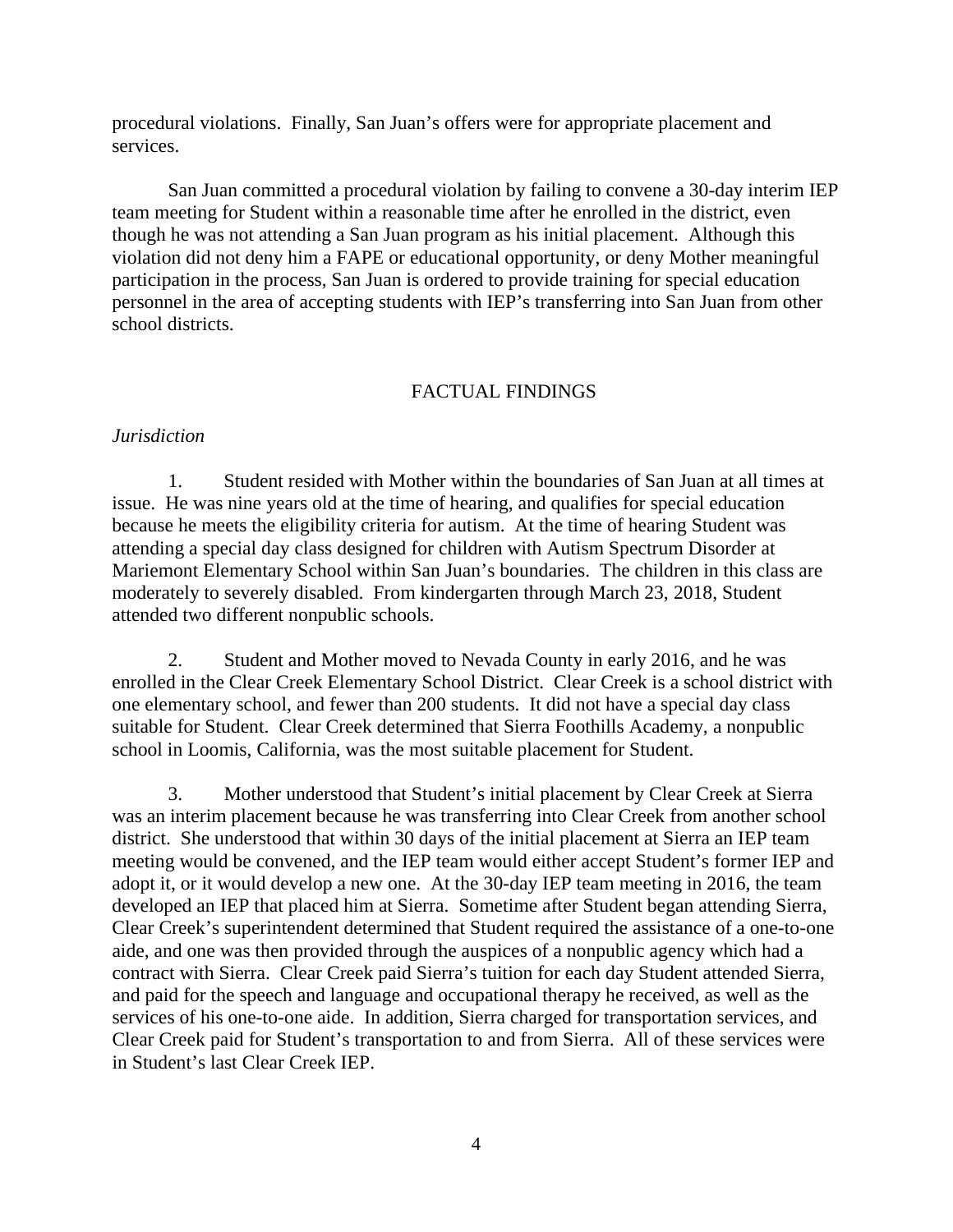### *Student's Last Consented-to IEP, June 2017*

4. Student's last consented-to IEP with Clear Creek was dated June 6, 2017. This IEP called for Student to be placed at a nonpublic school, where he would receive specialized academic instruction for 315 daily minutes, two weekly sessions of 30 minutes each for individual speech and language therapy, one 30 minute weekly individual occupational therapy session, and 345 daily minutes of intensive individual services (a oneto-one aide). He was also to receive transportation to and from school. Student continued to attend Sierra after this meeting.

### *Student's Enrollment at San Juan*

5. On November 6, 2017, Mother enrolled Student in the San Juan district due to a recent move.<sup>[4](#page-4-0)</sup> The evidence established that Clear Creek stopped paying for Student's placement and services at Sierra as of November 5, 2017. When Mother registered Student she provided proof of residence; Student's birth certificate and immunization record; and a copy of the June 6, 2017 IEP from Clear Creek. At the time of the enrollment interview, Mother told the enrollment clerk that she wanted an IEP team meeting convened by San Juan. Student continued to attend Sierra after Mother enrolled him as a San Juan student.

### SAN JUAN'S TRANSFER PROCESS FOR STUDENTS WITH IEP'S

6. When a new student with an IEP is enrolled in a San Juan school, the Special Education Department is notified. The department maintains a "specialist of the day" rotation that allows the enrollment clerk to send the new student's information, including an IEP, if one has been provided, to a designated employee within the Special Education Department. Jennifer Apgar, a San Juan program specialist, was the specialist of the day who received the information about Student when Mother enrolled him.<sup>[5](#page-4-1)</sup> Ms. Apgar contacted Clear Creek between November 6 and 8, 2017, and requested Student's records.

<span id="page-4-0"></span> <sup>4</sup> The June 6, 2017 Clear Creek IEP, had a Sacramento address listed for Mother, but Mother explained that this was the address where she was receiving her mail. There was no evidence that Clear Creek ever questioned whether Student was in fact residing within its boundaries.

<span id="page-4-1"></span> $<sup>5</sup>$  Ms. Apgar has a master's degree in education and has been a program specialist</sup> with San Juan for more than seven years. She has an educational specialist credential (moderate to severe), and an administrative credential. Prior to becoming a program specialist, Ms. Apgar spent 10 years as the teacher of an elementary school special day class for children who were moderately to severely autistic.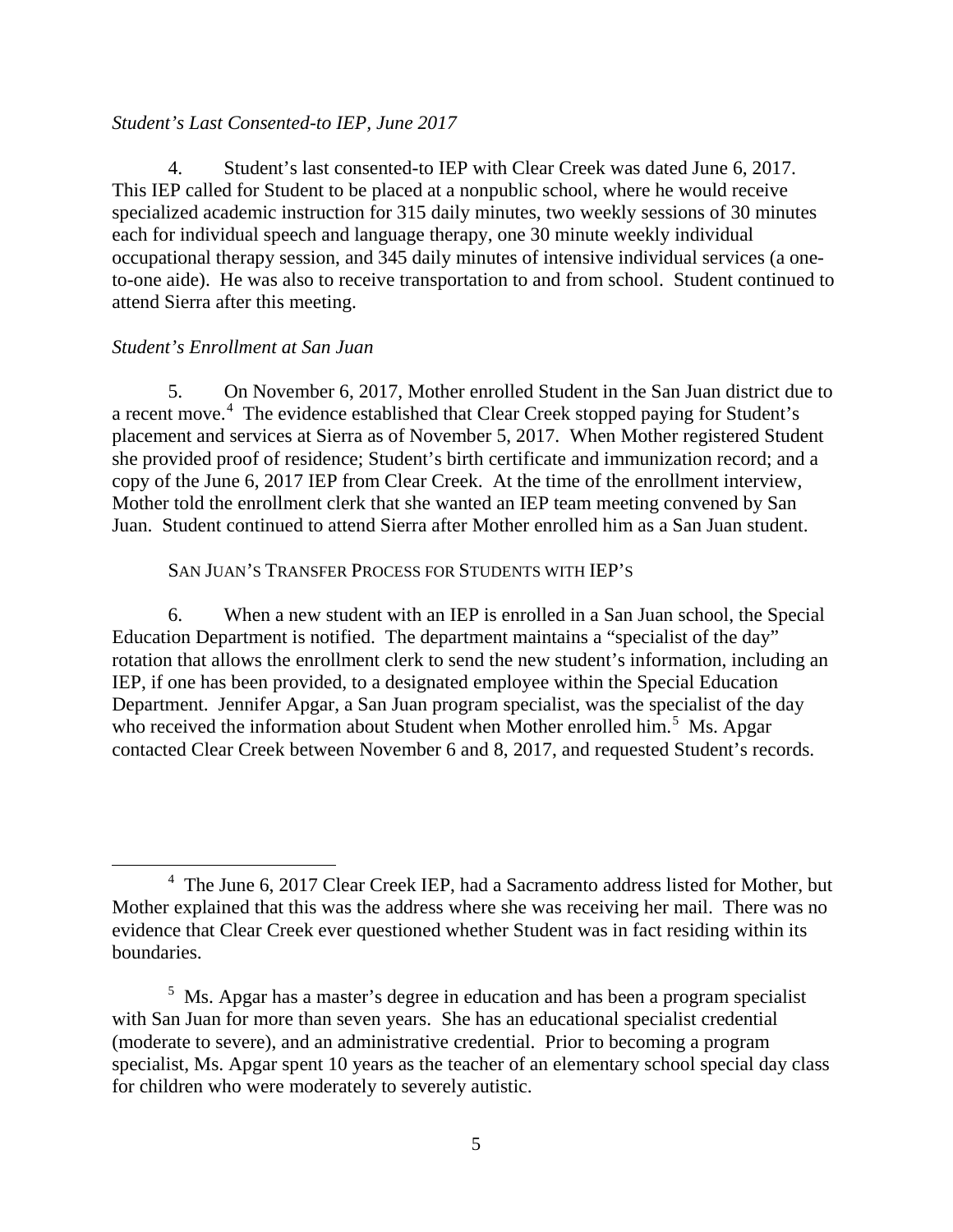San Juan was not in session November 9, and 10. Ms. Apgar received Student's Clear Creek records on November 14, 2017.<sup>[6](#page-5-0)</sup>

# *San Juan's Autism Spectrum Disorder Special Day Classrooms*

7. San Juan has developed two programs in recent years for elementary school students in grades three through five who have autism in the moderate to severe range. One of these programs is at Carriage Elementary School, and the other is at Mariemont. These classrooms are mirrors of each other with no more than 12 students, three instructional aides, and a properly credentialed special education teacher. Speech and language therapy and occupational therapy are available on both campuses. Behavioral services are also embedded in each program, and the classrooms are similarly structured and programmed to serve children with autism in the moderate to severe range. Mariemont is located at the southwest end of San Juan in Sacramento, and Carriage is located at the northeast end of San Juan in Citrus Heights. The program at Carriage was previously located at Citrus Heights Elementary School, which closed in 2016.

# *Student's Classroom at Sierra Foothills Academy*

8. At Sierra Student was being taught by an intern teacher working on her special education credential who was supervised by Sierra's principal, Laura Wood who has both a mild to moderate and moderate to severe special education credential. All students at Sierra were placed there pursuant to their IEP's. There were no privately placed students at Sierra. Classrooms had approximately 10 students, and each classroom had aides, so there was a high level of adult support for the students. Some students were on the autism spectrum while others had other disabilities that required a placement with intensive services. Student received the speech and language and occupational services called for in his IEP at Sierra. No one disputed that Student was receiving a FAPE at Sierra and his educational needs were being met.

# *Student's Assignment to Carriage*

9. Ms. Apgar reviewed the records from Clear Creek when she received them, and noted that Student's primary eligibility category was autism, that he was receiving speech and language services for a total of 60 minutes per week, occupational therapy for 30 minutes per week, the full time services of a one-to-one aide, and that he was placed in a nonpublic school. Student's home was closer to Mariemont, but Ms. Apgar believed that classroom was at capacity. However, there was room for Student at Carriage. Ms. Apgar believed this placement was comparable to the placement called for in the IEP of June 6, 2017, although it was on a public school campus, and not at a nonpublic school. On November 17, 2017, the day before Thanksgiving break began, the enrollment office notified

<span id="page-5-0"></span> <sup>6</sup> It was unclear whether she received hard copies of the records from Clear Creek, or received the right to access them through the Special Education Information System which many schools use to allow each other access to a Special Education Student's records.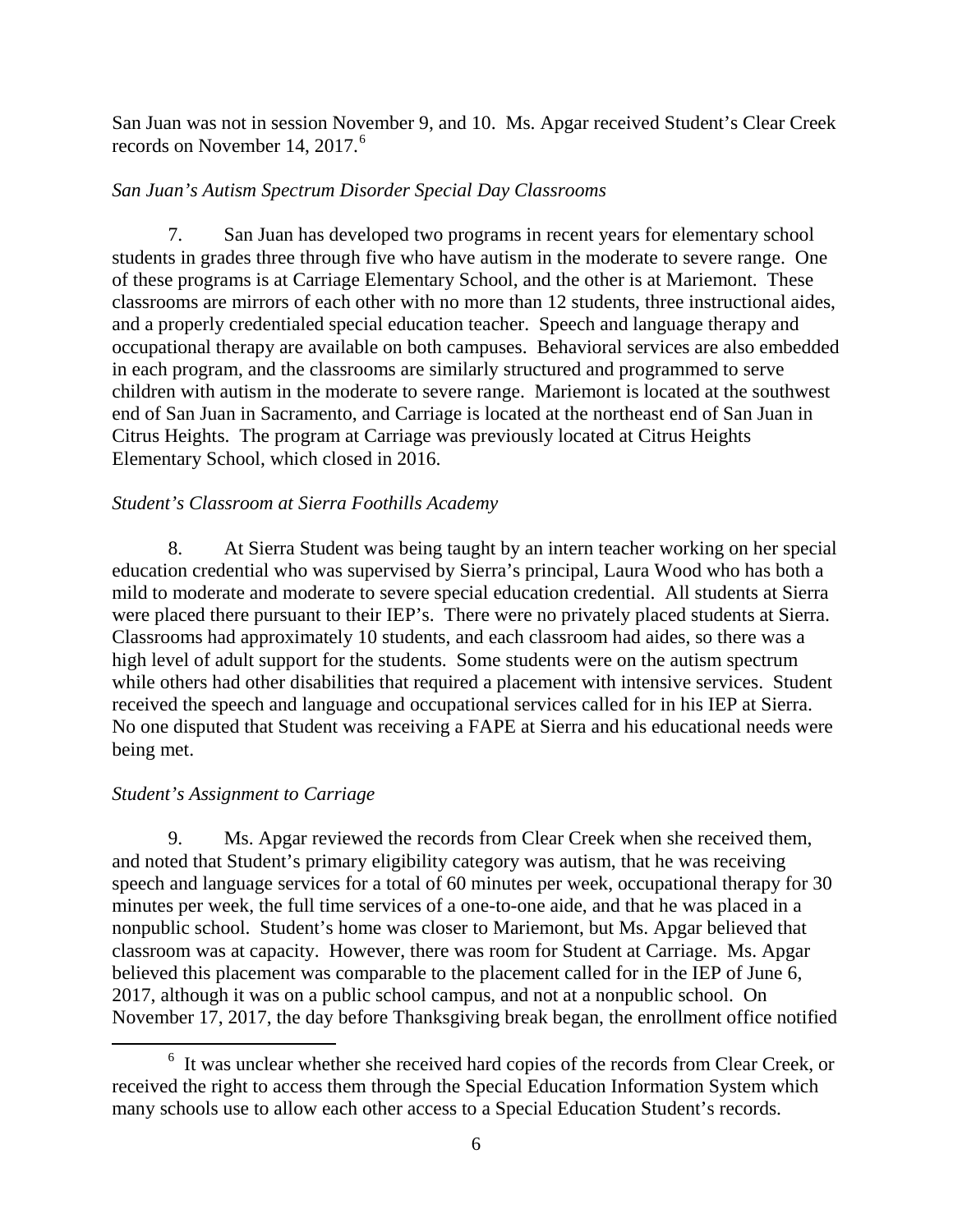Mother that Student would be placed in a moderate to severe Autism Spectrum Disorder special day class at Carriage Elementary School in Citrus Heights.<sup>[7](#page-6-0)</sup>

10. After being informed of the proposed placement at Carriage, Mother asked to speak to someone in the Special Education Department, but due to the Thanksgiving break Ms. Apgar did not call back Mother until November 27, 2017, the first day of school after the break. Mother wanted to visit Carriage before Student began to attend. However, she explained to Ms. Apgar that both she and Student were sick that week. A visit to Carriage was arranged for 10:00 a.m. on December 8, 2017, a date that was suggested by Mother. Ms. Apgar then called San Juan's Transportation Department and arranged for Student to be transported between his home and Carriage beginning December 11, 2017, as she believed Mother would have no objections to the placement once she had seen it.

# *Sierra's Request for Payment from San Juan*

11. At this time, Student was still attending Sierra. On December 1, 2017, Ms. Wood, sent an email to San Juan asking about entering into a contract with San Juan so Student could continue placement there. On December 5, 2017, Ms. Apgar sent an email to Ms. Wood telling her that Student would be attending a program within San Juan. Ms. Wood then asked if Mother was in agreement, and Ms. Apgar responded that when a student transfers into San Juan, a comparable initial placement is found, and an IEP team meeting will then be held within the next 30 days. Sierra continued to request a contract with San Juan over the next several months.

# *Confusion Regarding the Initial Offers of Services*

# WITHDRAWAL OF AGREEMENT TO CARRIAGE

12. On December 8, 2017, Mother visited the special day class at Carriage. Ms. Apgar and Holly Gennuso, accompanied Mother. Ms. Gennuso was the program specialist assigned to both Mariemont and Carriage.<sup>[8](#page-6-1)</sup> Following the tour of the classroom and campus at Carriage, Mother, Ms. Apgar, and Ms. Gennuso met in the school nurse's office. Ms. Apgar and Ms. Gennuso explained to Mother that Student would be receiving all of the services called for in his IEP from June 2017. Mother did not ask about the specific services he would be receiving, such as the specific amounts of occupational and speech and language therapy, and the services of a one-to-one aide. Mother testified candidly that she

<span id="page-6-0"></span> $<sup>7</sup>$  The evidence did not establish whether this information was given to Mother</sup> verbally or in writing.

<span id="page-6-1"></span><sup>&</sup>lt;sup>8</sup> Ms. Gennuso has been a program specialist for San Juan since February 2017. She was a school psychologist for a total of 15 years, and began working for San Juan in 2014. Ms. Gennuso holds a pupil personnel services credential, as well as an administrative credential.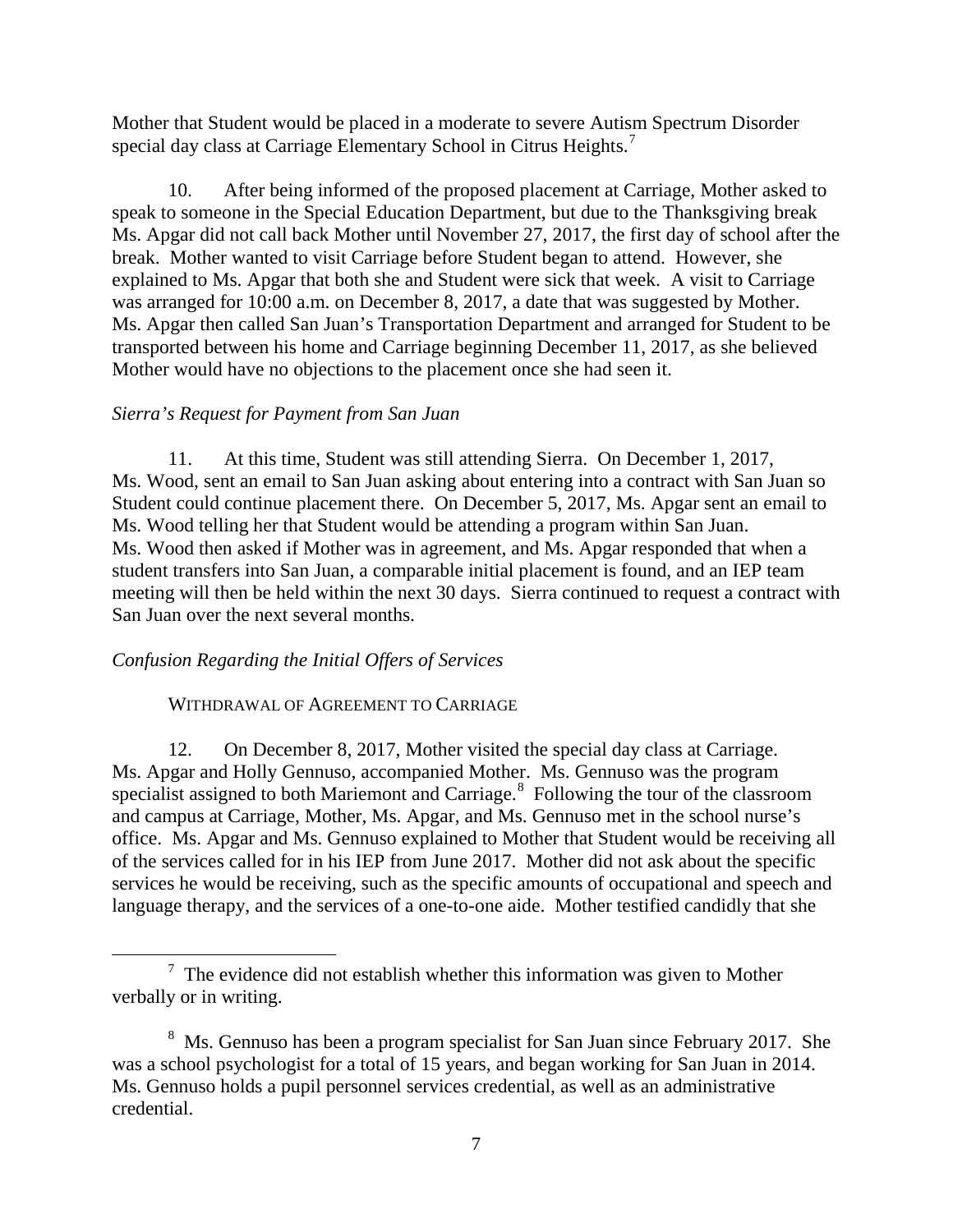understood Student's Clear Creek IEP would be implemented in its entirety at Carriage for the initial placement.

13. During the discussion following the Carriage tour, Mother asked for an IEP team meeting. It was explained that an IEP team meeting would be held within 30 days after Student began attending Carriage. However, Ms. Apgar offered to meet with Mother on December 15, 2017, to discuss any concerns she might have, and Mother agreed to the meeting. Later the same day, after returning from the tour of Carriage, Mother sent an email to Ms. Gennuso saying she did not want Student to attend the Carriage special day class. In the same email she asked for an IEP team meeting, the first time this request was made in writing. On December 13, 2017, Mother sent an email cancelling the December 15, 2017 meeting, but suggested December 20, 2017, as a date for a meeting to further discuss placement at Carriage, but that meeting was canceled by Mother. In the meantime, Student continued to attend Sierra.

14. At hearing, Mother explained her concerns about Carriage. This included the facts that a high school was located right next door to Carriage, and that the playground had inadequate fencing. Student had a past history of elopement which is why she was concerned. She was also concerned about a child in the special day class who approached her and touched her when she visited, which was a behavior she and Sierra had been working to extinguish in Student.

MOTHER'S REQUESTS FOR AN IEP TEAM MEETING AND FOR FUNDING OF SIERRA BY SAN JUAN

15. As previously noted, Mother's first written request for an IEP was in her email to Ms. Gennuso on December 8, 2018 following the tour of Carriage. On December 19, 2017, Mother sent a letter through the U.S. Postal Service addressed to "The Director of Special Education At San Juan Unified School District." In this letter, Mother complained that she had made numerous requests for IEP team meetings since enrolling Student at San Juan, and had been refused. She asked for "a written offer of FAPE" from San Juan, and stated that Student would continue to attend Sierra and San Juan would fund the placement at Sierra. Mother said Student's attendance at Sierra would continue until San Juan held an IEP meeting and made a written offer of a FAPE.

DELAY IN RESPONSE TO MOTHER'S DECEMBER 19, 2017 LETTER

16. Winter break for San Juan began December 22, 2017, and school did not resume until January [9](#page-7-0), 2018. The December 19, 2017 letter was referred to Ms. Cantrall.<sup>9</sup>

<span id="page-7-0"></span><sup>&</sup>lt;sup>9</sup> At the time of hearing, Ms. Cantrall was in her eighth year as a program manager with San Juan. She holds mild to moderate, and moderate to severe special education credentials, as well as an administrative credential. Ms. Cantrall has a master's degree in special education. She began her teaching career in nonpublic schools. She began teaching at San Juan in 2001 as a special education teacher, and then became a program specialist at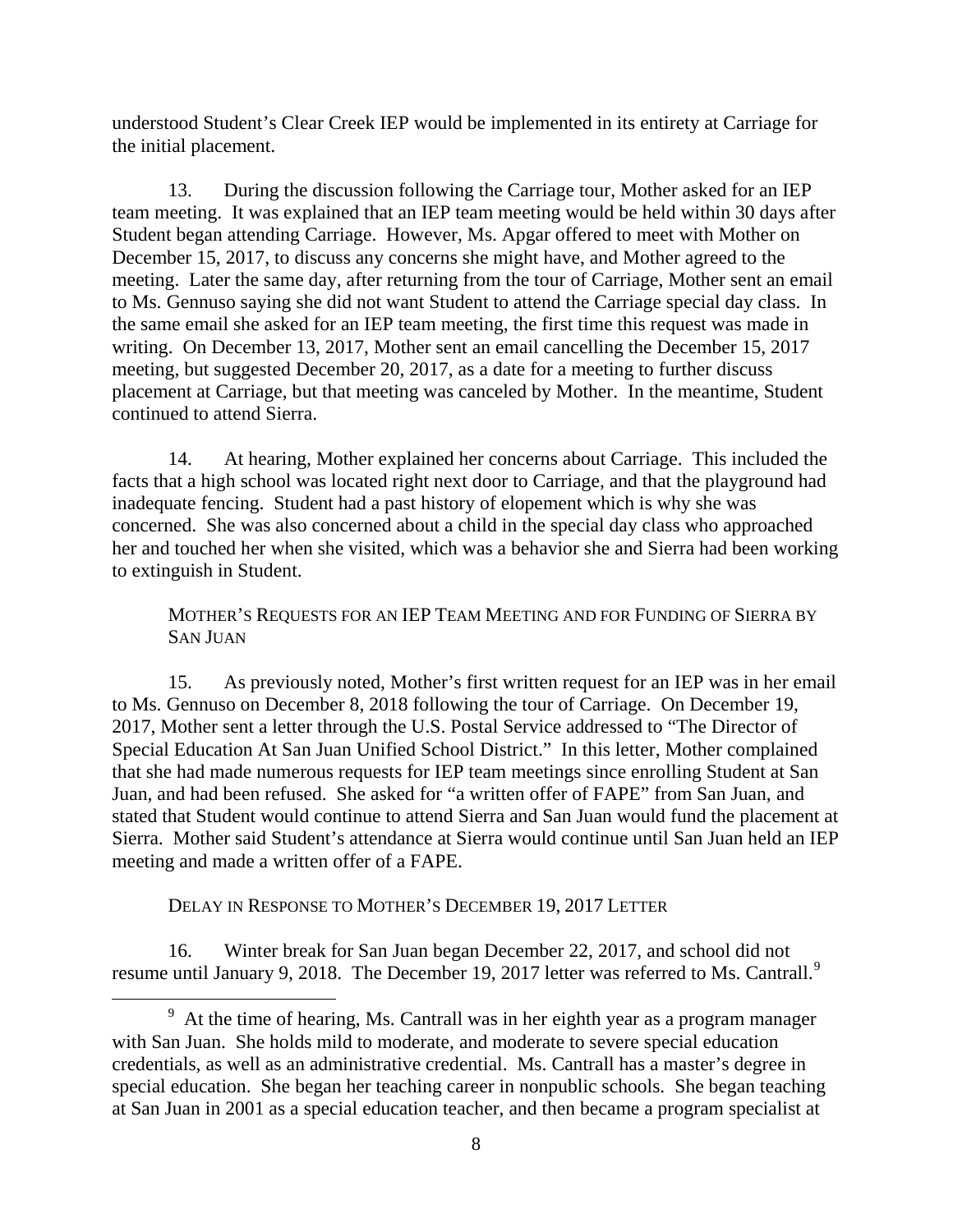She asked Ms. Apgar to draft a response. Ms. Apgar did so, and sent it to Ms. Cantrall for review. There was a delay in sending the response to Mother, and Mother grew increasingly concerned. Although Student continued to attend Sierra, with all the services specified in the IEP from June 2017, Mother wanted a written offer of a FAPE from San Juan for the initial placement, and an IEP team meeting. Mother requested an IEP team meeting because she has a poor memory and she wanted a written San Juan IEP to review. She also wanted support from Student's regional center workers, as well as Sierra staff, at a meeting to discuss San Juan's offer initial placement.

17. On January 23, 2018, Mother and Ms. Cantrall spoke on the telephone. Ms. Cantrall explained that because San Juan had the Autism Spectrum Disorder moderate to severe special day classes, it was not offering Student continued placement at a nonpublic school. Ms. Cantrall had just discovered there was room for Student at the Autism Spectrum Disorder special day class for moderately to severely disabled students at Mariemont and asked Mother if she was interested in that program.[10](#page-8-0) Mother indicated that she was interested and Ms. Cantrall contacted Ms. Gennuso and asked her to see if Mother wanted a tour of the Mariemont program, and to arrange such a tour if she did.

### A SERIES OF ERRONEOUS COMMUNICATIONS

 $\overline{a}$ 

18. On January 25, 2018, Ms. Cantrall sent an email to Mother. She attached the response letter to Mother's December 19, 2017 letter, which had been drafted by Ms. Apgar This draft response letter was dated January 9, 2018, and outlined the contacts and events pertaining to the proposed initial placement of Student at Carriage since Student's enrollment in San Juan on November 6, 2017. The letter stated that Student would continue to receive the speech and language, and occupational therapy services outlined in the June 2017 IEP, but did not make any reference to the one-to-one aide. In addition to the January 9, 2018 letter, Ms. Cantrall had printed out a form generated by the Special Education Information System titled Interim Special Education Services, and attached that form to the January 25, 2018 email, to satisfy Mother's repeated requests for a written offer of a FAPE from San Juan. Unfortunately Ms. Cantrall did not thoroughly review the form before attaching it to the email sent to Mother.

19. The Interim Services form was a document that was not usually provided to families. Rather, the information contained on the document was referenced by members of San Juan's staff who were involved in the initial placement process for transferred students. At the end of November 2017, Ms. Apgar had entered information into the Information

San Juan in 2005. In that capacity she was very involved in developing autism specific programs for the district.

<span id="page-8-0"></span><sup>10</sup> Conflicting evidence was presented as to when this opening occurred; Ms. Gennuso, Ms. Apgar, and Ms. Cantrall believed the vacancy did not occur until January 2018, although Ben Goudy, the teacher of the special day class at Mariemont believed his class was not full when Student enrolled in November 2017.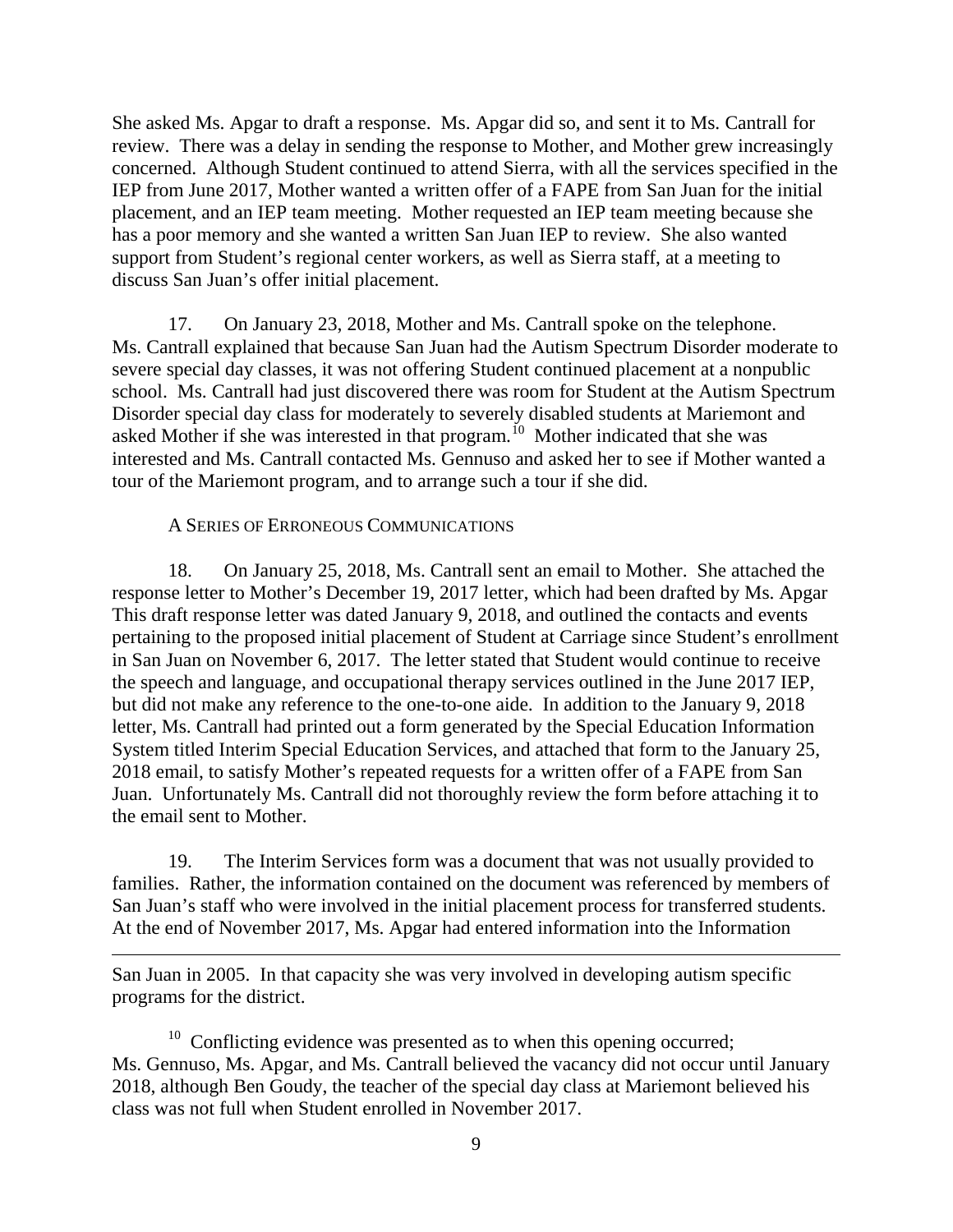System with the intention of showing Student's interim placement was the special day class at Carriage. She also listed the services he was to receive in this placement. Unfortunately, due to a combination of factors, including inaccurate recording of Student's prior IEP services and the erroneous listing of the location of the placement at a school that had closed in 2016, the Interim Services form did not reflect correct information concerning Student. Although the form correctly showed Student receiving 315 daily minutes of specialized academic instruction (to reflect placement in the special day class), transportation to and from school, and 30 minutes weekly individual occupational therapy, it incorrectly showed only 30 minutes weekly individual speech and language therapy, and did not show Student receiving the services of a one-to-one aide.<sup>[11](#page-9-0)</sup> In addition, the form did not reflect placement at Carriage; rather, it showed a school named Citrus Heights Elementary School followed by the word, "Closed." The document also stated that the 30-day interim IEP team meeting would be held by January 12, 2018. Despite these errors, Mother did not contact San Juan with any questions concerning these incorrect attachments to the January 25, 2018 email.

20. The testimony at hearing of Ms. Apgar, Ms. Gennuso, Ms. Cantrall, and Mr. Goudy (teacher of the Mariemont special day class) was unequivocal: San Juan's practice is to faithfully implement the previous IEP of a student transferring into the district from another school district in the initial placement before the 30-day interim meeting. Had Student attended Mariemont, San Juan would have implemented the June 6, 2017 IEP, at Mariemont, until an IEP team meeting was held within 30 days.

# *Offer of Placement at Mariemont*

21. Mr. Goudy is a certificated special education teacher with a moderate to severe credential. Most, if not all, of the students in his class were nonverbal. Speech and language therapy and occupational therapy were provided on the Mariemont campus during the school day. Mother toured Mariemont on January 30, 2018. Tour participants included Mother, Student's aunt, Student, Ms. Gennuso, and Mr. Goudy. Mother observed the classroom, and after the tour she notified Ms. Gennuso that she wanted Student to begin attending the special day class at Mariemont on February 8, 2018, and transportation was contacted to ensure Student would be picked up on that date. It is found that San Juan made its offer of initial placement and services at Mariemont on January 30, 2018.

22. Mother wanted Student to make a smooth transition from Sierra to Mariemont, so it was agreed that Mr. Goudy would go to Sierra and conduct an observation of Student in his classroom. Ms. Gennuso arranged for a meeting to be held at Mariemont on February 6, 2018, to discuss Student's transition to Mariemont. After observing Student at Sierra on

<span id="page-9-0"></span><sup>&</sup>lt;sup>11</sup> San Juan sent Mother another Interim Services form right after Student filed his complaint, and it gave her another on April 4, 2018. The parties did not dispute the accuracy of any of the Interim Services forms provided to Mother in regards to the amount of time reflected for specialized academic instruction, and the provision of transportation, and those items were correctly recorded on each of these forms given to Mother, so no further mention will be made of these items.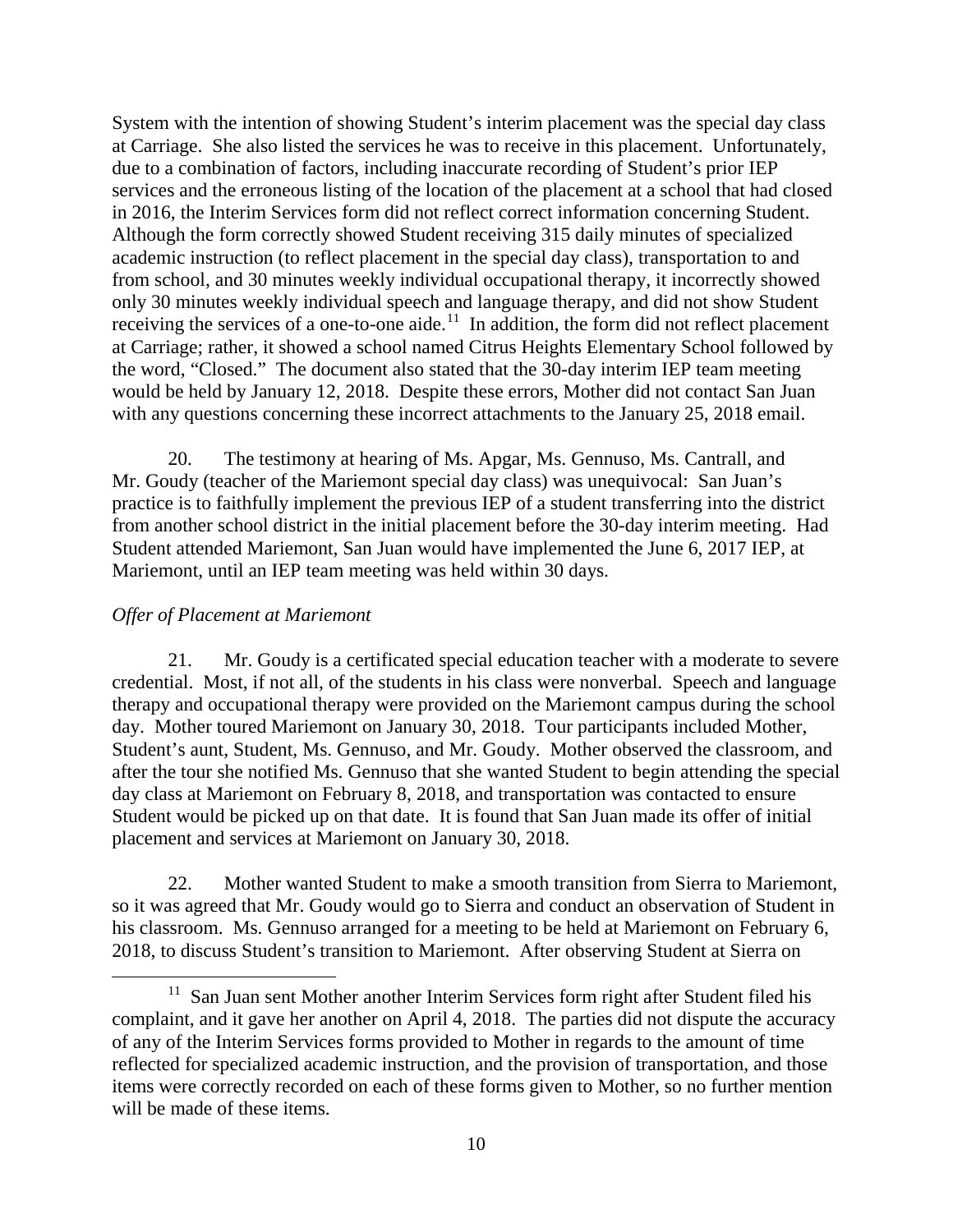February 5, 2018, Mr. Goudy believed his classroom would be a good fit for Student, and he did not believe there would be any difficulty with the transition from Sierra to the Mariemont special day class.

# FEBRUARY 6, 2018 MEETING AT MARIEMONT

23. Participants at the February 6, 2018 meeting, included Mother, Ms. Wood, Student's Sierra teacher, and both Student's previous regional center worker and his current Sacramento regional center worker. Ms. Gennuso and Mr. Goudy also attended. The speech and language therapist and occupational therapist who served Mariemont were unable to attend. This was not an IEP team meeting, and there was no formal agenda.<sup>12</sup>

# *Filing of Request for Due Process by Student*

24. After Student filed his complaint with OAH on February 6, 2018, with a request that he be granted stay put at Sierra, San Juan assumed, correctly, that Student would not begin attending the special day class at Mariemont on February 8, 2018.

25. On February 23, 2018, OAH ordered Stay Put for Student in a nonpublic school. San Juan was not required to maintain Student in Sierra. San Juan arranged tours for Mother at two Sacramento-based nonpublic schools. However, Mother did not like either nonpublic school she toured.

# *Further Discussions between Sierra and San Juan regarding Payment for Student*

26. Student continued to attend Sierra after filing his complaint with OAH, and after the stay put order was issued. Student obtained an "invoice" from Sierra prior to hearing that showed total charges of \$9,873.50 from November 6, 2017, through the end of January 2018, and charges of \$8,449.00 from February 1, 2018, through March 23, 2018. These charges include tuition for the days Student attended Sierra, the cost of the speech and language, and occupational therapy Student received, as well as the cost of his one-to-one aide. However, Sierra has never billed San Juan for Student's attendance and services from November 6, 2017, to March 23, 2018 (the last day Sierra permitted him to attend), and San Juan never entered into a contract with Sierra agreeing to his placement there. Sierra never

<span id="page-10-0"></span> $12$  The meeting was scheduled to begin at 3:00 p.m. Student's complaint was datestamped as being received by OAH at 3:48 p.m. on February 6, 2018, and there is no mention in the complaint of this meeting. Student raises no issues related to this meeting in his complaint, and he did not file an amended complaint to discuss events that occurred after the complaint was drafted and raise claims that were not made in his original complaint. At the PHC San Juan objected to any issues being raised pertaining to events after the date of the filing of the complaint. Therefore, this meeting and any discussions regarding the Mariemont offer that occurred at this meeting or thereafter are not relevant and will not be discussed further in this Decision, although there was testimony from several witnesses about this meeting, and documents related to this were admitted.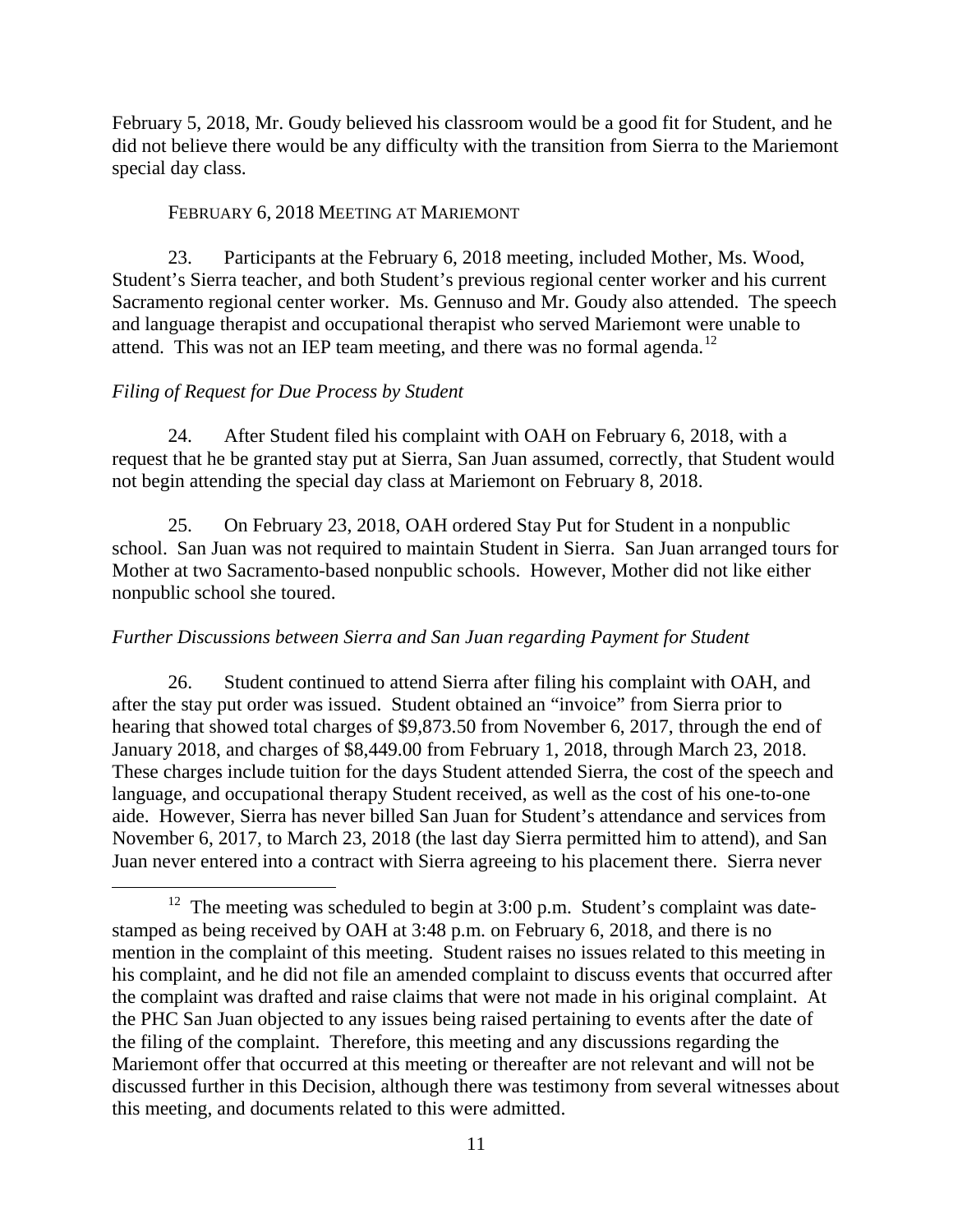billed Mother for Student's attendance and services between November 6, 2017, and his last day of attendance on March 23, 2018, and it has no intention of doing so.

27. In early March 2018, Ms. Cantrall had a telephone conversation with Ms. Wood. Ms. Wood had had numerous contacts with San Juan personnel since November 2017, and had repeatedly asked that San Juan enter into a contract with Sierra to continue Student's enrollment at Sierra. San Juan personnel had consistently informed Ms. Wood that it had an appropriate placement for Student in a district classroom, and would not be placing him at Sierra. During the March 2018 telephone conversation Ms. Cantrall told Ms. Wood that she questioned the wisdom of Sierra allowing Student's continued attendance, since San Juan would not be contracting with Sierra to pay for him. Within a few days of this conversation, Ms. Wood informed Mother that Student could not attend Sierra after March 23, 2018, when Sierra's spring break began.

28. Although Sierra had originally provided transportation for Student when he was enrolled at Clear Creek, as called for in his IEP, Mother began transporting Student between home and Sierra each day he attended at some unknown point of time during the 2016-2017 school year, or the 2017-2018 school year. Between November 6, 2017, and March 23, 2018, Mother drove Student to and from Sierra. Student established the distance between his home and Sierra was 19.5 miles, which was 39 miles round trip. Student is seeking reimbursement for two round trips between her house and Sierra, for each day Student was in attendance.

# *Attendance at Mariemont Beginning April 5,2018*

29. Student began attending Mr. Goudy's special day class at Mariemont on April 5, 2018. A fulltime one-to-one aide was assigned to him. The class was a good fit for Student, and the transition was smooth. He continued to receive two 30-minute sessions of individual speech and language therapy weekly, and one 30-minute individual occupational therapy session weekly. A 30-day interim IEP team meeting was held on May 4, 2018, and an interim IEP was developed at the meeting. Mother signed consent to this IEP. Student's placement was a special day class, with specialized academic instruction; 60 minutes weekly speech and language services, both individual and group sessions; 30 minutes weekly occupational therapy in a group setting; and a one-to-one aide. The team understood that this meant Student would remain in Mr. Goudy's special day class at Mariemont. It was very clear during the hearing that Mother was happy with Student's placement at Mariemont. Student's annual IEP team meeting was to be held in early June 2018, to determine his placement for the 2018-2019 school year.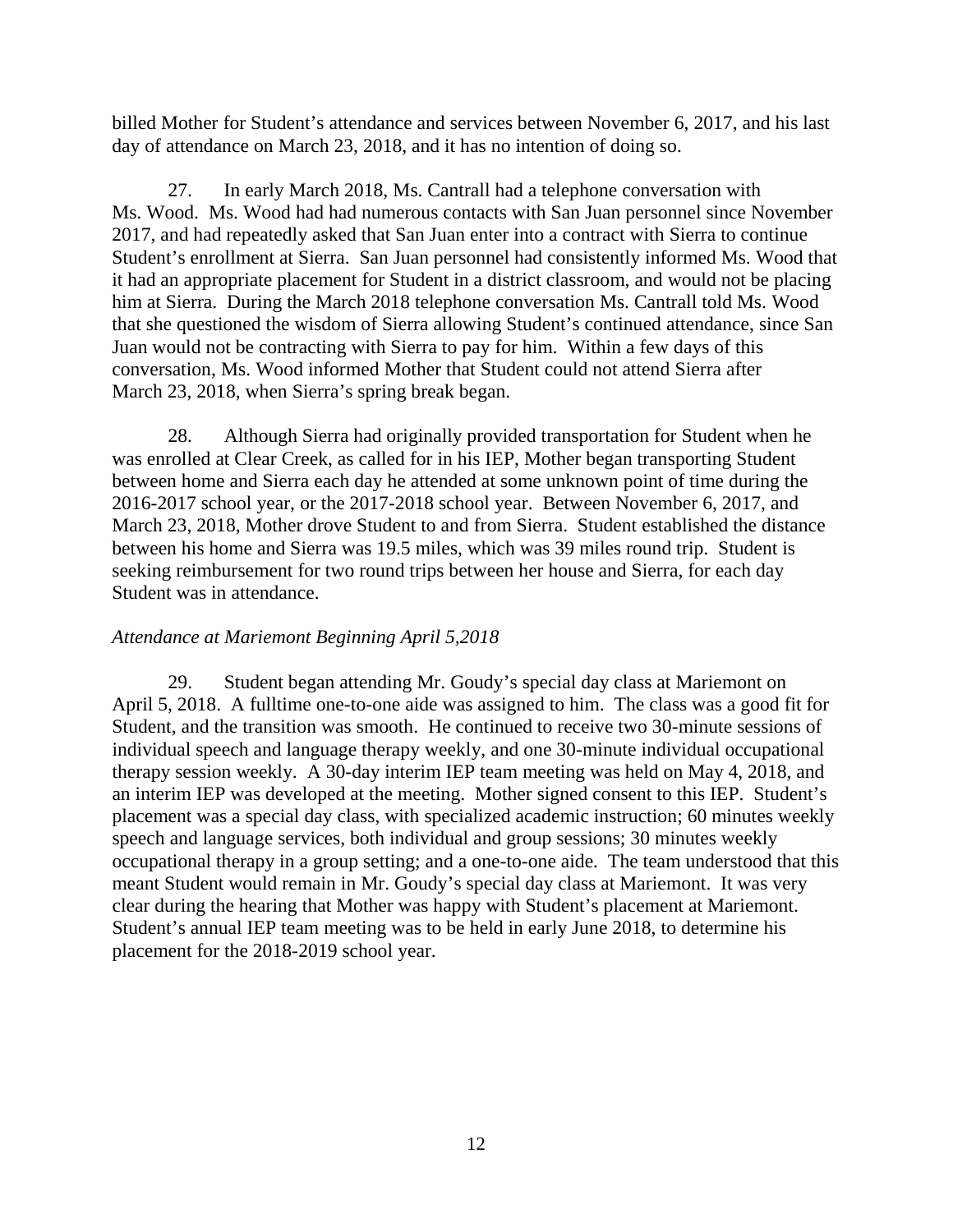### LEGAL CONCLUSIONS

### *Introduction: Legal Framework under the Individuals with Disabilities Education Act* [13](#page-12-0)

1. This hearing was held under the IDEA, its regulations, and California statutes and regulations intended to implement it. (20 U.S.C. § 1400 et seq.; 34 C.F.R. § 300.1 et seq. (2006);<sup>[14](#page-12-1)</sup> Ed. Code, § 56000, et seq.; Cal. Code. Regs., tit. 5, § 3000 et seq.) The main purposes of the IDEA are: (1) to ensure that all children with disabilities have available to them a FAPE that emphasizes special education and related services designed to meet their unique needs and prepare them for further education, employment, and independent living, and (2) to ensure that the rights of children with disabilities and their parents are protected. (20 U.S.C. § 1400(d)(1); See Ed. Code, § 56000, subd. (a).)

2. A FAPE means special education and related services that are available to an eligible child at no charge to the parent or guardian, meet state educational standards, and conform to the child's IEP. (20 U.S.C. § 1401(9); 34 C.F.R. § 300.17.) "Special education" is instruction specially designed to meet the unique needs of a child with a disability. (20 U.S.C. § 1401(29); 34 C.F.R. § 300.39; Ed. Code, § 56031.) "Related services" are transportation and other developmental, corrective, and supportive services that are required to assist the child in benefiting from special education. (20 U.S.C. § 1401(26); 34 C.F.R. § 300.34; Ed. Code, § 56363, subd. (a).) In general, an IEP is a written statement for each child with a disability that is developed under the IDEA's procedures with the participation of parents and school personnel that describes the child's needs, academic, and functional goals related to those needs, and a statement of the special education, related services, and program modifications and accommodations that will be provided for the child to advance in attaining the goals, make progress in the general education curriculum, and participate in education with disabled and non-disabled peers.  $(20 \text{ U.S.C.} \$ §  $1401(14)$ ,  $1414(d)(1)(A)$ ; Ed. Code, §§ 56032, 56345, subd. (a).)

3. In *Board of Education of the Hendrick Hudson Central School District v. Rowley* (1982) 458 U.S. 176, 201 [102 S.Ct. 3034, 73 L.Ed.2d 690] (*Rowley*)*,* the Supreme Court held that "the 'basic floor of opportunity' provided by the [IDEA] consists of access to specialized instruction and related services which are individually designed to provide educational benefit to" a child with special needs.

<span id="page-12-0"></span><sup>&</sup>lt;sup>13</sup> Unless otherwise indicated, the legal citations in the introduction are incorporated by reference into the analysis of each issue decided below.

<span id="page-12-1"></span> $14$  All references to the Code of Federal Regulations are to the 2006 edition, unless otherwise indicated.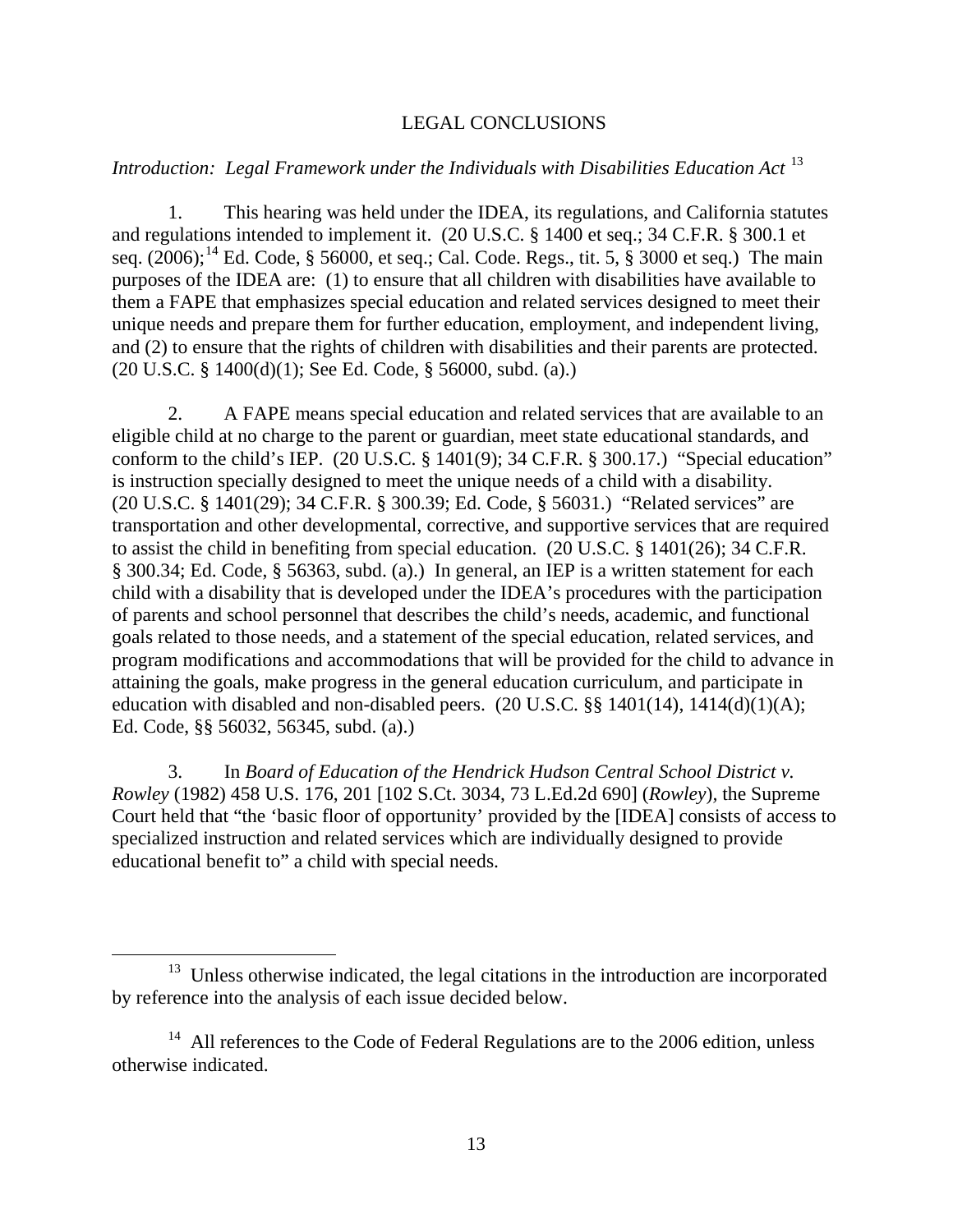4. The Supreme Court recently clarified the *Rowley* standard in *Endrew F. v. Douglas County Sch. Dist*. *RE-1* (2017) 580 U.S.\_\_\_, 137 S.Ct. 988 [197 L.Ed.2d 335] (*Endrew F.*). The Court explained that when a child is fully integrated into a regular classroom, a FAPE typically means providing a level of instruction reasonably calculated to permit a child to achieve passing marks and advance from grade to grade. (*Id*., 137 S.Ct. at pp. 995-996, citing *Rowley*, 458 U.S. at p. 204.) In cases in which a student is not fully integrated into a regular classroom, the student's IEP must be reasonably calculated to enable the student to make progress appropriate in light of his circumstances. (*Endrew F., supra*, 137 S.Ct. at p. 1001.)

5. The IDEA affords parents and local educational agencies the procedural protection of an impartial due process hearing with respect to any matter relating to the identification, evaluation, or educational placement of the child, or the provision of a FAPE to the child. (20 U.S.C. § 1415(b)(6) & (f); 34 C.F.R. § 300.511; Ed. Code, §§ 56501, 56502, 56505; Cal. Code Regs., tit. 5, § 3082.) The party requesting the hearing is limited to the issues alleged in the complaint, unless the other party consents. (20 U.S.C.  $§$  1415(f)(3)(B); Ed. Code,  $§$  56502, subd. (i).) At the hearing, the party filing the complaint has the burden of persuasion by a preponderance of the evidence. (*Schaffer v. Weast* (2005) 546 U.S. 56-62 [126 S.Ct. 528, 163 L.Ed.2d 387].) In this matter, Student had the burden of persuasion on the issues decided.

# *Issue 1: Initial placement offers for transfer students*

6. Student contends San Juan failed to make a formal written offer of an initial placement and services, and failed to offer him a comparable placement to that in his last consented to IEP dated June 6, 2017. Student argues that San Juan should have offered him placement in a nonpublic school, but instead repeatedly offered him placement in a special day class in a public school setting. Further, Student argues that San Juan repeatedly provided Mother with offers that eliminated services that were part of the June 2017 IEP from Clear Creek, specifically, a one-to-one aide, appropriate speech and language services and transportation. Student claims all of these acts or omissions denied him a FAPE.<sup>[15](#page-13-0)</sup>

7. San Juan argues that there is no legal requirement that an initial offer of placement for a transfer student with an IEP be in writing. Further, San Juan claims the placements it offered in Autism Spectrum Disorder special day classes at Carriage and Mariemont were comparable to the classroom where Student was placed at Sierra. In addition, San Juan contends that it repeatedly and verbally confirmed with Mother that it would be providing Student with all of the services called for in the June 2017 IEP, and understood that included 30 weekly minutes of occupational therapy, 60 weekly minutes total speech and language services, and a one-to-one aide. San Juan asserts that, if there

<span id="page-13-0"></span><sup>&</sup>lt;sup>15</sup> Although Student alleged that transportation to and from school was one of the enumerated missing items in San Juan's offers of interim placement in his complaint, the evidence established that transportation to a San Juan school was always offered, and Student did not raise this in his closing argument.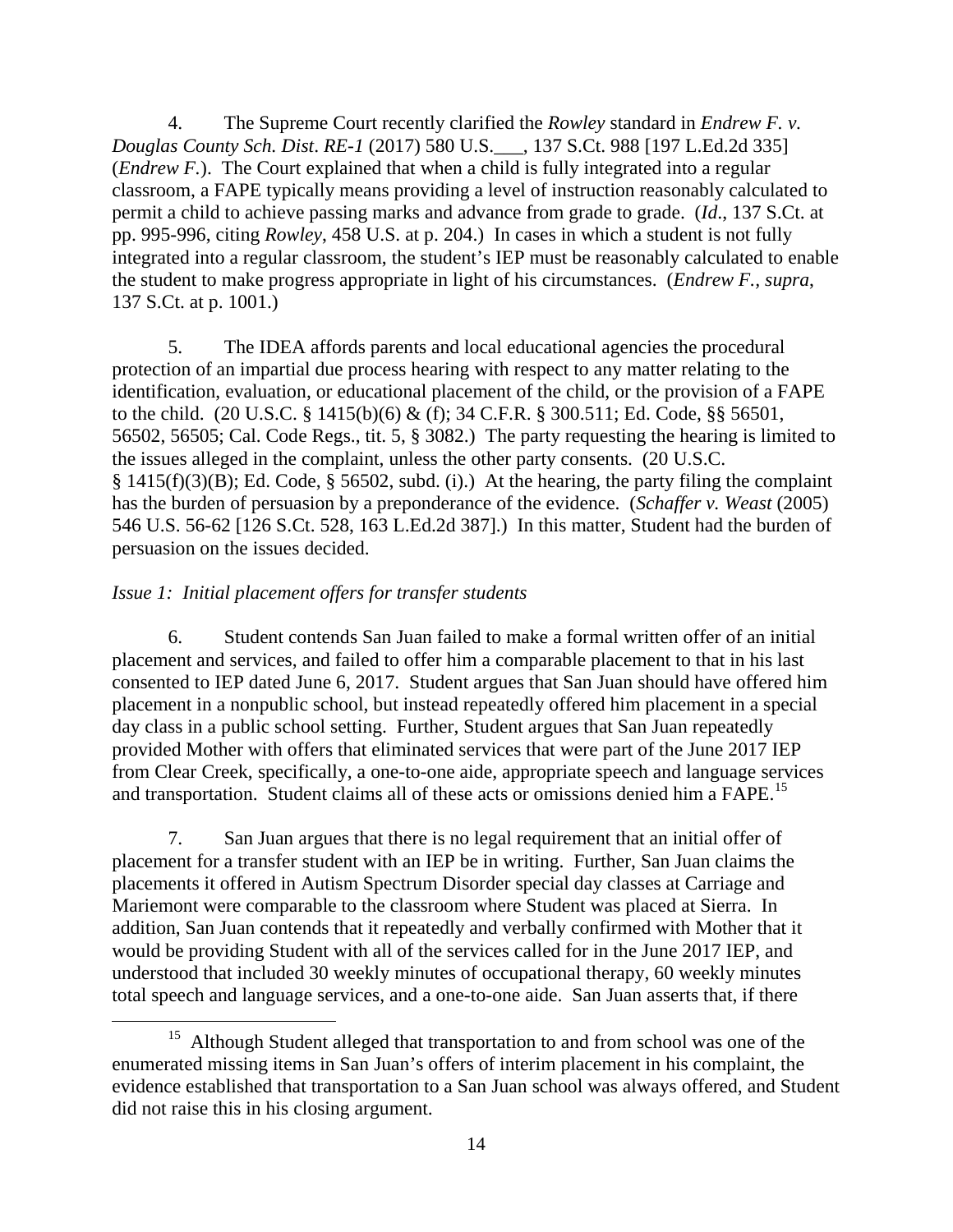were any representations that services from the June 2017 IEP would not be provided to Student in the written Interim Services form, and the letter it attached to Ms. Cantrall's January 25, 2018 email, these representations were due to clerical errors or Special Education Information System glitches, and should be disregarded.

# WHETHER OFFERS OF INITIAL PLACEMENTS AND SERVICES FOR TRANSFER STUDENTS WITH IEPS MUST BE WRITTEN

# *INITIAL PLACEMENTS*

8. The IDEA, federal regulations, and California statutes all address student transfers from one school district to another, in the same state, in the middle of a school year. The new school district must provide Student with a FAPE with "comparable" services to those described in the last consented to IEP from the prior school district, in consultation with the parent, for no more than 30 days. Within the 30 days, the receiving district must hold an IEP team meeting at which either the previous IEP is adopted, or a new IEP is developed. (20 U.S.C. § 1414(d)(2)(C)(i)(1); 34 C.F.R. §300.323(e); Ed. Code §§  $56043(m)(1)$  and  $56325(a)(1)$ .

# *SAN JUAN'S OFFERS OF INITIAL PLACEMENT AND SERVICES*

9. San Juan made multiple verbal offers of an initial placement between November 17, 2017, and February 6, 2018. Verbal offers of placement in the special day class at Carriage were made on November 17, and December 8, 2017.

10. On January 23, 2018, during a telephone conversation with Mother, Ms. Cantrall suggested placement in the special day class at Mariemont. Then on January 25, 2018, Ms. Cantrall sent Mother an email and attached the written Interim Placement form from the Information System. This communication included a number of errors, including placement a closed school, an incorrect statement of the amount of speech and language services Student was to receive, and a failure to mention the need for a one-toone aide. The email also included San Juan's letter, dated January 9, 2018, responding to Mother's December 2017 letter which caused additional confusion by offering placement at the special day class at Carriage, with occupational therapy and speech and language services, but including no mention of Student's one-to-one aide.

11. Following Mother's observation at Mariemont on January 30, 2018, San Juan offered placement there, and it was agreed Student would begin attending the Mariemont special day class on February 8, 2018. Had Student begun attending Mariemont on February 8, 2018, the June 6, 2017 IEP, was the operative description of Student's services. The IEP would then be implemented at Mariemont, and an IEP team meeting would have been held within 30 days of the start date.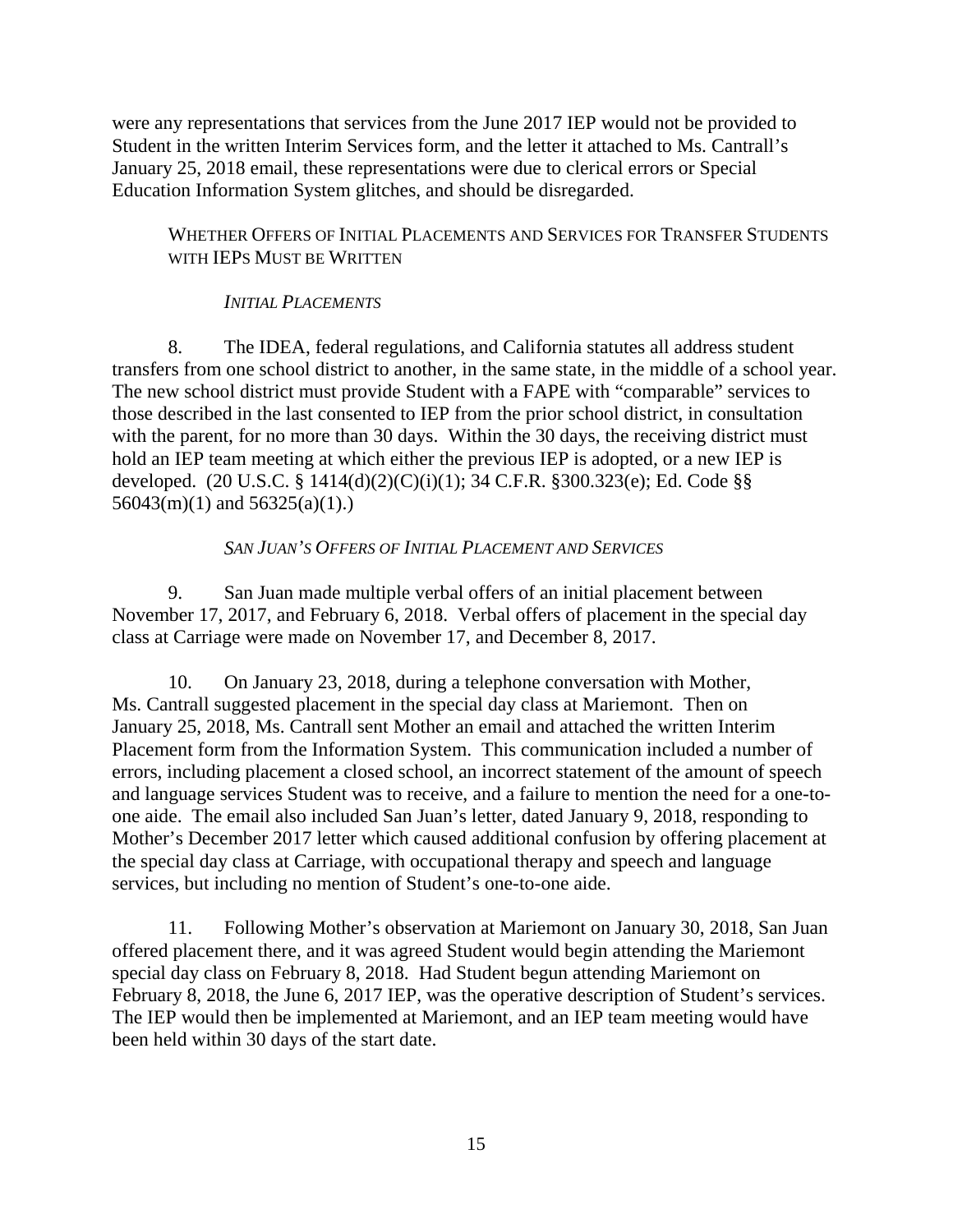# *LEGAL REQUIREMENTS FOR MID-YEAR TRANSFERS INTO A NEW EDUCATIONAL AGENCY*

12. When the parties requested the opportunity to submit written closing arguments they were asked to specifically address the issue of any requirement that offers of initial placement and services for transfer students with IEP's be in writing. While Student cites one federal case in his closing brief, *S. H. v. Mount Diablo Unified School Dist.* (N. D. Cal. 2017) 263 F.Supp. 3d 746 (*Mount Diablo*), this case does not specifically state that all initial offers of placements made when a student with an IEP transfers from one district to another must be in writing. Rather it determines that when the school district held an IEP team meeting and made a written offer of initial placement, the written offer needed to be clear. Student also cites two OAH cases as authority that initial offers be in writing, but although OAH decisions may be persuasive, they are not binding authority. (Cal. Code Regs., tit. 5, § 3085.) Neither of the prior OAH cases stated a requirement that an offer of initial placement must be in writing. Student has provided no legal authority to support his contention that an initial offer for a student transferring into a district during the school year be in writing.

13. In this case both state and federal statutes concur: when a child moves within the state, but to a new district that does not share an educational agency with Student's prior district, and that transfer occurs during the school year, the new school district is not required to replicate the exact circumstances of Student's last IEP. Instead, the new district is required only to provide services comparable to the previously approved IEP, for up to 30 days, at which time it must either adopt the previously approved IEP, or develop, adopt and implement a new IEP consistent with state and federal law. (20 U.S.C. § 1414(d)(2)(C)(i)(1); 34 C.F.R. §300.323(e); Ed. Code §§ 56043(m)(1) and 56325(a)(1).) Other than the statutes and regulations cited above, there are no other references in the IDEA, the Code of Federal Regulations, or the Education Code mandating requirements that must be met when a student transfers from one school district to another in California. There is no requirement that a school district's offer of initial placement and services to a student with an IEP transferring from another school district during the school year be in writing.

14. San Juan made several verbal offers of initial placement to Student between November 6, 2017, and February 6, 2018. In these multiple conversations with Mother, Ms. Apgar, Ms. Gennuso, and Ms. Cantrall explained that when Student began his interim placement all of the services in the June 2017 IEP would be provided. The verbal offers of interim placement were sufficient, and were not required to be in writing.

### COMPARABLE PLACEMENT

# *COMPARABILITY OF CARRIAGE*

15. San Juan was obligated to offer Student an initial placement comparable to that in his last consented-to IEP. Student did not establish that the special day class at Carriage was incomparable to Sierra.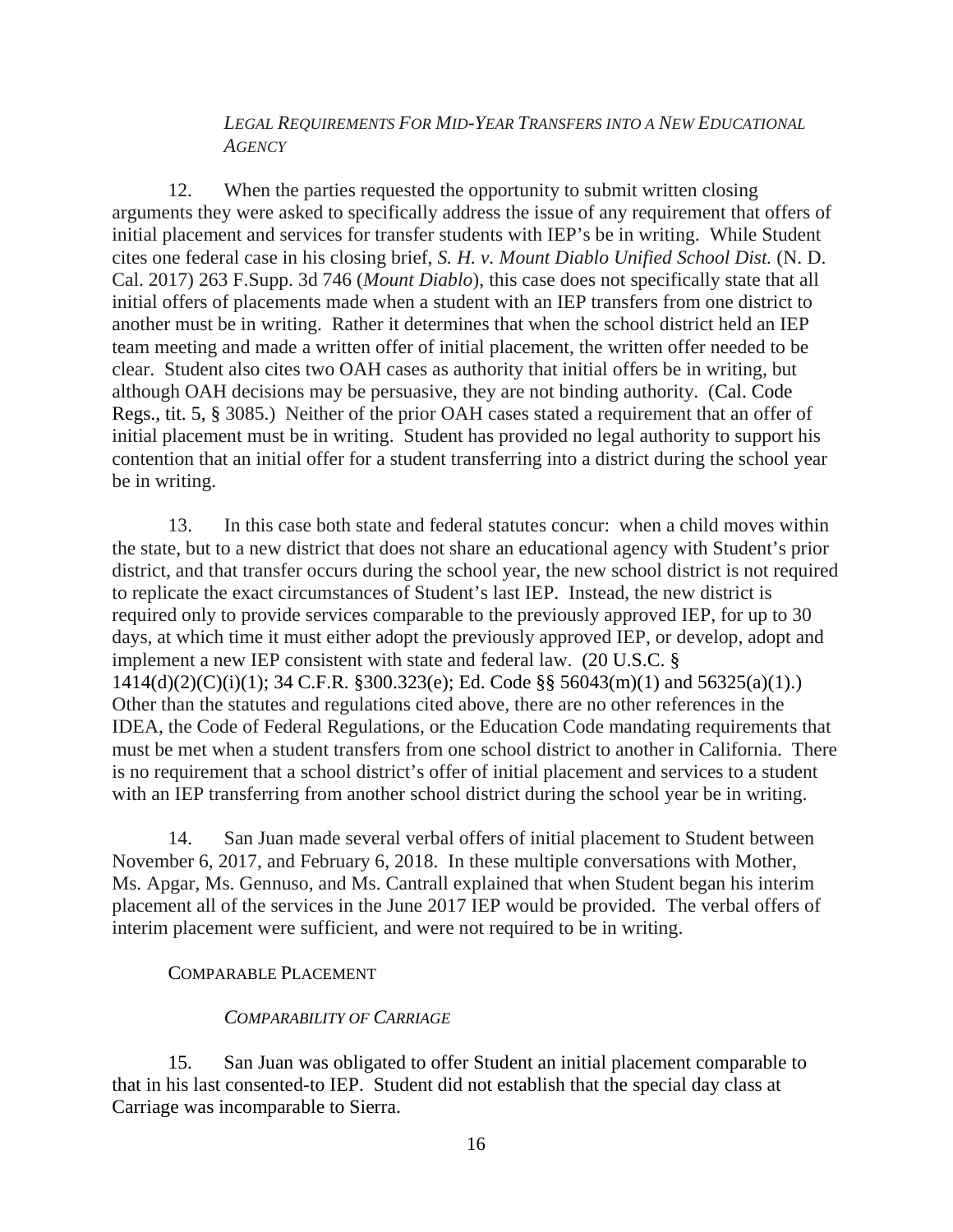16. Following Mother's observation on December 8, 2017, Ms. Apgar and Ms. Gennuso met with her in the nurse's office at Carriage, and confirmed with her that *all* of the services in the IEP of June 6, 2017, would be provided to Student at Carriage during the initial placement. Mother testified credibly at hearing that this was her understanding. She did not initiate any discussion of the amount of speech and language, and occupational therapy services Student would be provided at Carriage, or whether he would be provided with a one-to-one aide during the initial placement, because she understood that San Juan would implement the June 6, 2017 IEP in its entirety at Carriage until the 30-day interim IEP team meeting.

17. The Sierra classroom had 10 students, significant adult support, and Student was provided with on-campus speech and language and occupational therapy, a one-to-one aide, and transportation. He was provided with 315 daily minutes of specialized academic instruction.

18. Although the Carriage classroom was operated by a public school district and located on a comprehensive elementary school campus, it had 12 or fewer students, with three classroom aides in addition to the teacher. It was staffed with personnel who could meet Student's needs as a child with autism in the moderate to severe range. He would be provided with his occupational therapy, and speech and language services at Carriage in accordance with his June 2017 IEP. All of San Juan's witnesses credibly testified that they knew they were required to implement the June 2017 IEP in its entirety, and that included the stated amounts of speech and language and occupational therapy, and the one-to-one aide. There was no dispute between the parties that all of San Juan's offers included transportation from Student's home to school and back. Nor was there any dispute that both placements offered the same daily amount of specialized instruction minutes contained in the June 2017 IEP. Student failed to establish by the preponderance of the evidence that the special day class at Carriage was not comparable to his placement at Sierra.

### *COMPARABILITY OF MARIEMONT,*

19. The special day class at Mariemont was a mirror of the classroom San Juan proposed for placement of Student at Carriage. It had 12 or fewer students, three classroom aides in addition to the teacher, and on-campus speech and language and occupational therapy services. Again, San Juan intended to implement the June 6, 2017 IEP, in its entirety until the 30-day interim IEP team meeting. Following Mother's visit to Mariemont on January 30, 2018, it appeared to San Juan that Mother agreed to the proposed placement in the Mariemont special day class taught by Mr. Goudy. Student produced no evidence that the two classrooms were not comparable. The offer of placement at Mariemont was comparable to Student's placement at Sierra.

# *STUDENT'S ARGUMENTS ABOUT COMPARABILITY ARE WITHOUT MERIT*

20. Student cites to a number of non-precedential OAH cases and cases from other jurisdictions in arguing that Carriage and Mariemont were not comparable. These cases are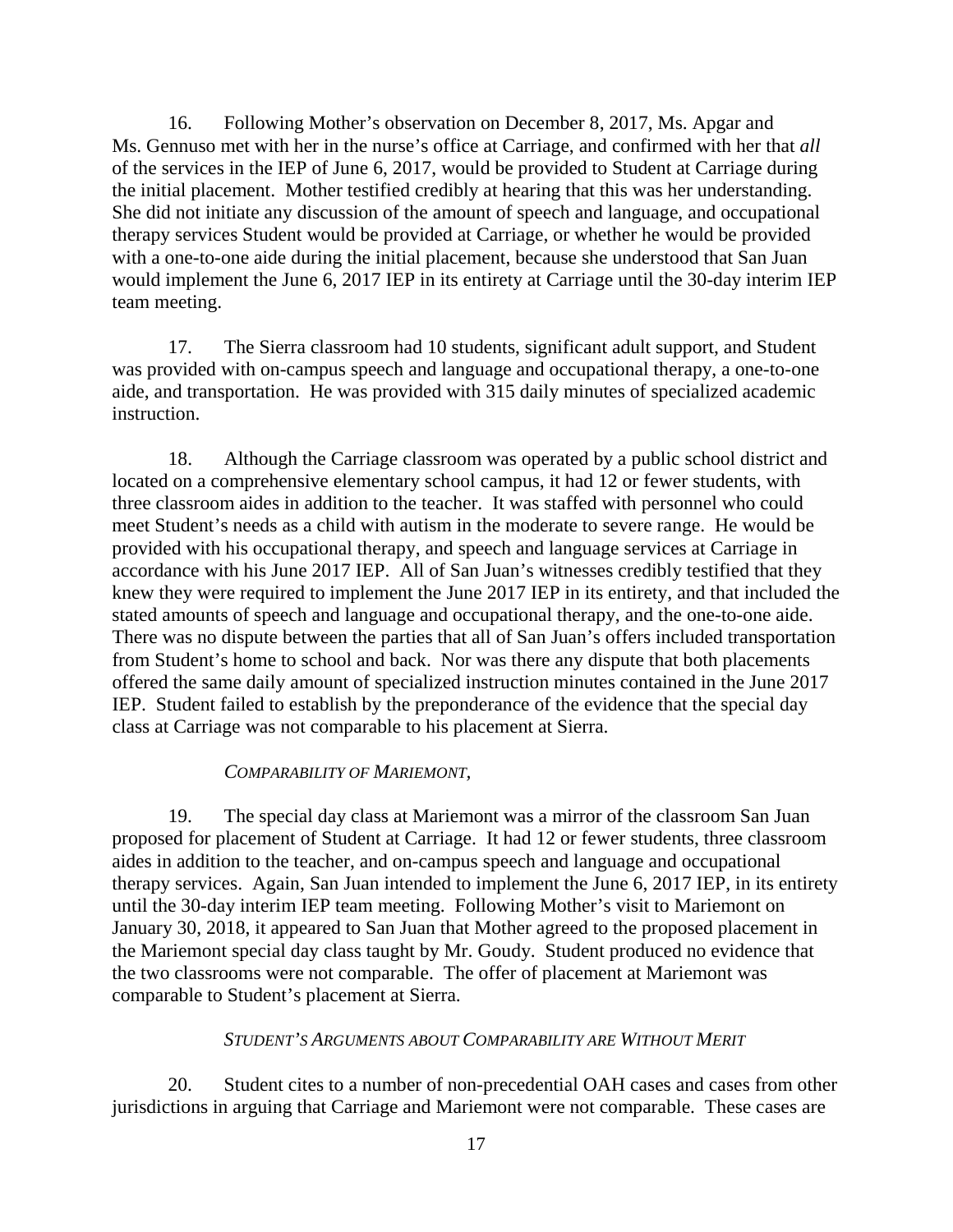not persuasive, however, because this is a particularly factual determination. San Juan agrees that this determination is necessarily factual. Whether a hearing officer or judge found a prior placement for a specific student transferring into a school district not comparable to a placement called for in that student's IEP would assist in this analysis only if situations described in the cases cited were the same as in this case. Student cites no such case.

21. Student presented no evidence at hearing that distinguished Student's placement at Sierra from the offered placements in the special day classrooms at Carriage and Mariemont other than the fact that Sierra is a nonpublic school, and San Juan's offered placements are on the campus of a comprehensive public school. Although Mother had expressed concerns about the location of Carriage next to a high school, and inadequate fencing due to Student's history of elopement, this did not establish that Carriage was not a comparable placement in relation to Sierra. Student presented no evidence as to why Student's needs could not be met on a public school campus as opposed to a nonpublic school. The evidence at hearing suggested that Clear Creek placed Student at Sierra because it was just a single elementary school district with fewer than 200 students, and thus did not have a program to meet Student's needs. Accordingly, Student failed to meet his burden of proof that the placements at Carriage and Mariemont were not comparable to Sierra, at hearing.

#### PROCEDURAL VIOLATIONS

22. A procedural violation constitutes a denial of FAPE only if it impedes the child's right to a FAPE, significantly impedes a parents' opportunity to participate in the decision-making process regarding the provision of a FAPE to their child, or caused a deprivation of educational benefits for the child. (20 U.S.C. § 1415(f)(3)(E); 34 C.F.R. § 300.513(a)(2); Ed. Code, § 56505, subd. (f)(2); see also, *W.G. v. Board of Trustees of Target Range School Dist.* (9th Cir. 1992) 960 F.2d 1479, 1483-1484.) The Ninth Circuit has confirmed that not all procedural violations deny the child a FAPE. (*Park v. Anaheim Union High School Dist.* (9th Cir. 2006) 464 F.3d 1025, 1033, fn.3 (*Park*); *Ford v. Long Beach Unified School Dist.* (9th Cir. 2002) 291 F.3d 1086, 1089.) The Ninth Circuit has also found that IDEA procedural error may be held harmless. (*M.L.* v. *Federal Way School Dist.*  (9th Cir. 2005) 394 F.3d 634, 652.).

### *ERRORS IN DOCUMENTS PERTAINING TO INITIAL PLACEMENT*

23. The attachments to Ms. Cantrall's January 25, 2018 email to Mother, had errors in their descriptions of the services to be provided to Student during the course of discussing Student's initial San Juan placement as a transfer student with an IEP. While unfortunate, these errors did not impede Mother's participation in the process, deprive Student of educational benefit, or deny him a FAPE. The record shows that Mother actively participated in the search for a San Juan initial placement, talking to San Juan personnel on the telephone, exchanging emails, and meeting with them in person on December 8, 2017, and January 30, and February 6, 2018. Furthermore, Mother testified that she always understood that San Juan was required to, and would provide Student with placement and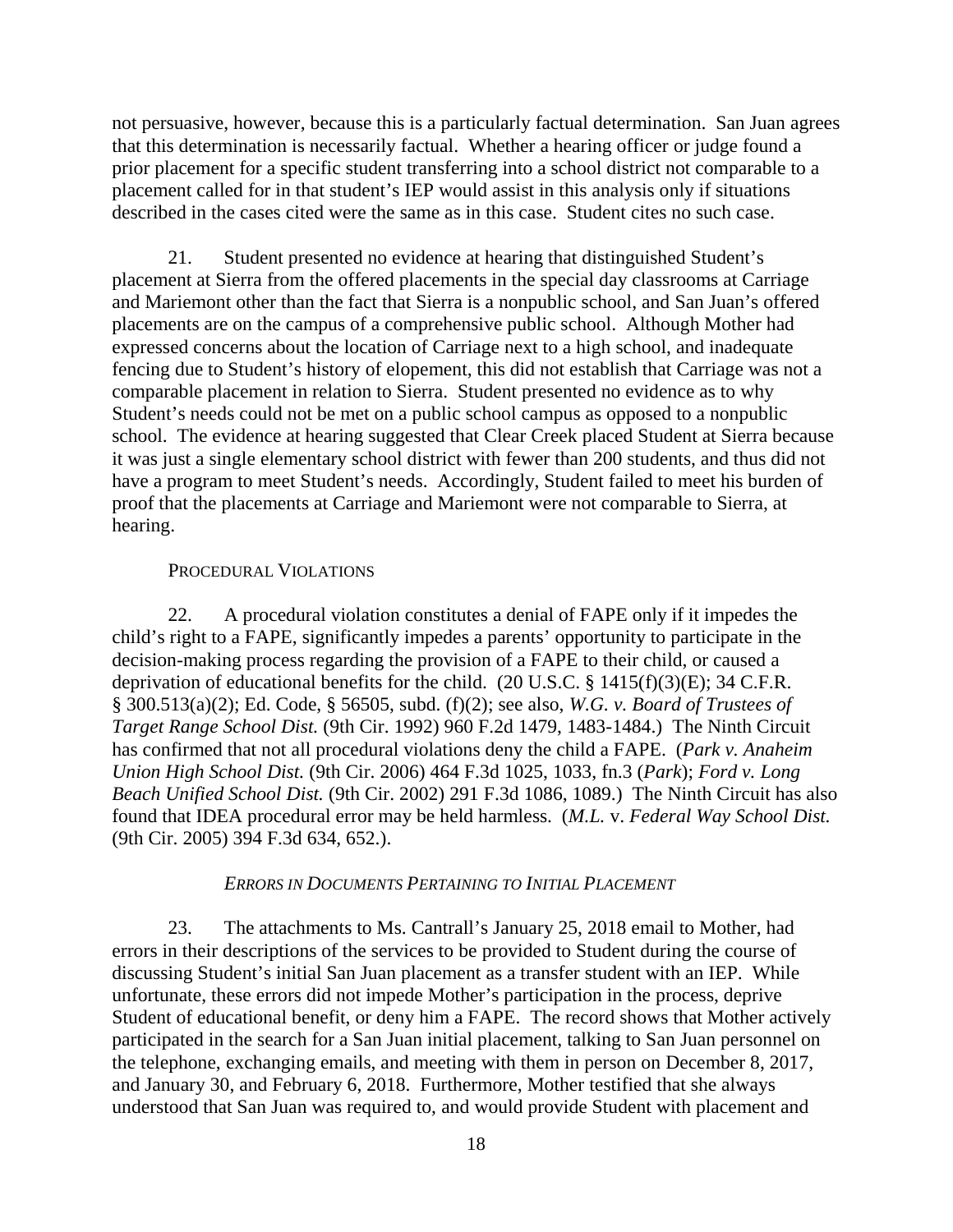services as outlined in the June 2017 IEP. There was no evidence that the documents attached to the January 25, 2018 email, impeded her ability to participate in the decisionmaking process, especially since she did not ask San Juan about them after they were sent to her. And when they were sent, Mother was already considering the possibility of placement at Mariemont, not at Carriage. There was no dispute that Student was receiving a FAPE when he attended Sierra, and this Decision finds that the placements offered were comparable to the Sierra program. Accordingly, it is found that no remedies are due Student as a result of errors being present in written documents pertaining to the offer of initial placement at Carriage. Student did not prevail on Issue 1.

*Issues 2, and 3: Failure to hold an IEP team meeting, denial of meaningful participation, and predetermination* 

# FAILURE TO HOLD AN IEP TEAM MEETING FOR THE 2017-2018 SCHOOL YEAR

24. Student contends that San Juan denied Student a FAPE, and committed a serious procedural violation because it did not convene an IEP team meeting following Mother's multiple requests, or within 30 days after Student's initial placement in San Juan, or at least, by January 12, 2018. This last date was indicated as the date for the 30-day interim IEP team meeting on the Interim Services form transmitted to her on January 25, 2018.

25. San Juan claims it was not required to hold a 30-day IEP meeting until Student began attending the initial placement it offered. Further, during this period when Student was not attending a San Juan placement, it was not required to convene an IEP team meeting, even though Mother requested one several times.

# *WHEN INTERIM IEP TEAM MEETINGS MUST BE CONVENED*

26. An interim IEP team meeting must be convened within 30 days after a student with an IEP has attended an initial placement after transferring from another school district during the school year. Although school breaks of five or more days will extend this timeline in the case where a parents makes a written request for an IEP team meeting (Ed. Code, § 56343.5) it is determined that this provision does not apply in the case of a 30-day interim IEP team meeting.

27. According to the U. S. Department of Education's Office of Special Education and Rehabilitative Services, a school district enrolling a student from another school district must offer an initial placement within a reasonable time. ("Questions and Answers on Individualized Educational Programs (IEPs), Evaluations and Reevaluations" revised June 2010.) However, reasonableness depends on the facts of each case.

28. In the instant case, Mother enrolled Student in San Juan Unified School District on November 6, 2017. It was not unreasonable that San Juan did not make an offer of an interim placement until November 17, 2017, the last day of school before the week-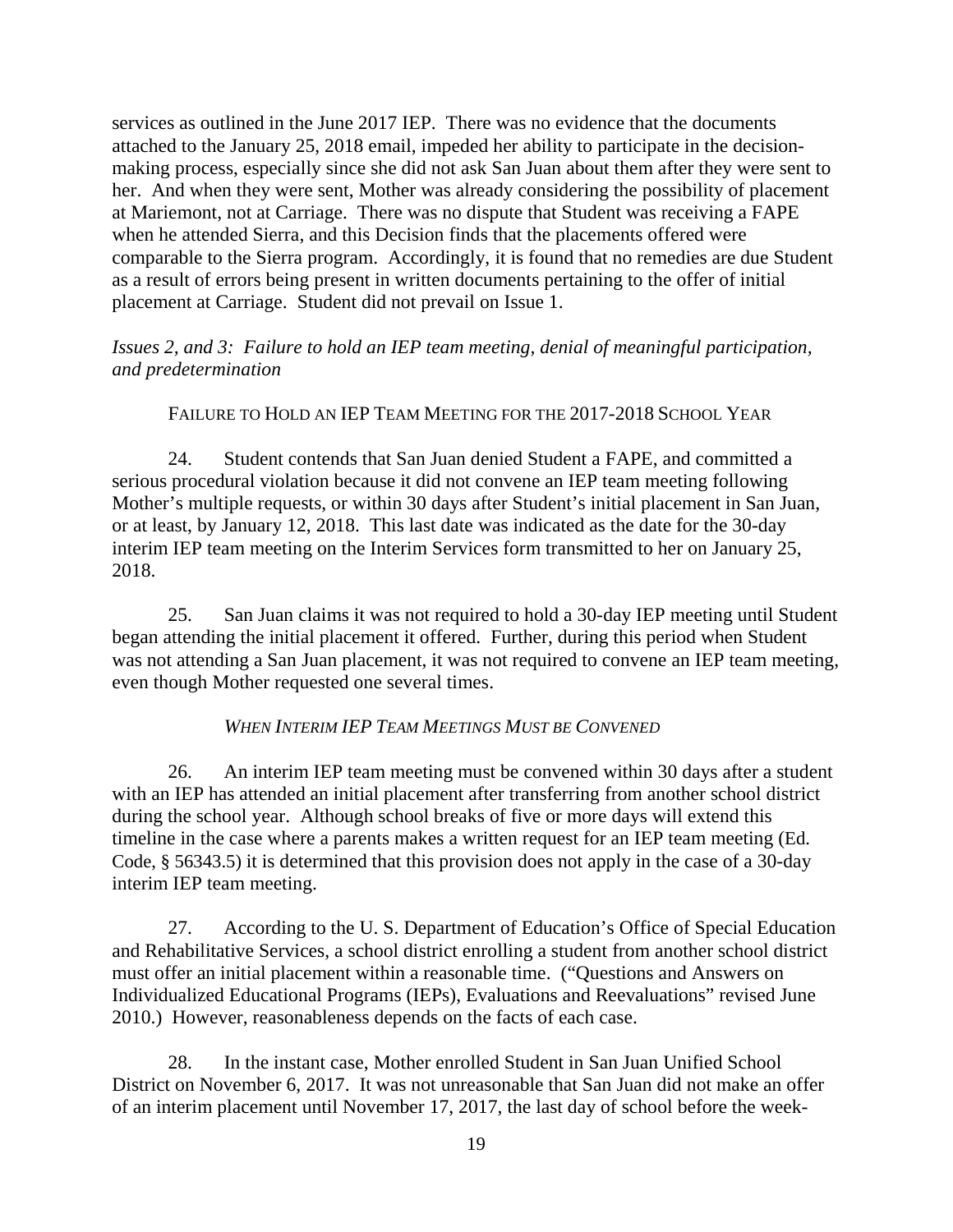long Thanksgiving break began. Ms. Apgar requested Student's records from Clear Creek within two days of enrollment, and did not receive them until November 14, 2017. When the offer of placement at Carriage was made in November, the expectation was that Student would begin school at Carriage on or about November 27, 2017, when Thanksgiving break ended. Because Mother wanted to visit the placement first, but could not do so until December 8, 2017, the 30-day time period for the interim IEP team meeting did not begin to run. After Mother turned down the Carriage placement, the 30-day time period still did not begin to run since San Juan agreed to meet on December 15, and again on December 20, 2017. However, Mother cancelled both meetings.

29. San Juan reviewed Mother's December 19, 2017 letter, on January 9, 2018. At this point, since Mother still had not agreed to an initial San Juan placement, San Juan should have begun the process of convening a 30-day IEP team meeting to begin no later than February 8, 2018, if Student did not begin to attend an offered initial placement. However, San Juan did not do this. Although Mother visited Mariemont and wanted Student to attend Mariemont beginning on February 8, 2018, the complaint in this matter was filed on February 6, 2018, and Student continued to attend Sierra until March 23, 2018.

### *WHEN REQUESTED IEP TEAM MEETINGS MUST BE CONVENED*

30. Student also questions whether San Juan should have held an IEP team meeting 30 days after Mother's verbal requests on November 6, and December 8, 2017, and written requests beginning on December 8, 2017. A meeting of an IEP team requested by a parent or guardian to review an IEP pursuant to Education Code section 56343, subdivision (c), shall be held within 30 calendar days, not counting days between the pupil's regular school sessions, terms, or days of school vacation in excess of five schooldays, from the date of receipt of the parent's or guardian's written request. Mother's first written request for an IEP team meeting was made December 8, 2017, but the 30-day period for convening that meeting was interrupted by San Juan's winter break, which began December 22, 2017, and ended January 9, 2018. Therefore, the earliest an IEP team meeting was required to be convened based on Parent's written request was January 30, 2018. However, San Juan did not convene an IEP team meeting until May 4, 2018, and this meeting was a 30-day interim meeting, not a meeting convened due to Mother's request.

### DENIAL OF MEANINGFUL PARTICIPATION DUE TO LATE IEP MEETING.

31. The procedural safeguards that protect parents' rights to be involved in the development of their child's educational plan are among the most important in the IDEA. (*Doug C. v. Hawaii Dept. of Educ.* (9th Cir. 2013), 720 F. 3d 1038, 1044.) And a district must ensure that the parent of a student who is eligible for special education and related services is a member of any group that makes decisions on the educational placement of the student. (Ed. Code, § 56342.5.) The United States Supreme Court has recognized that parental participation in the development of an IEP is the cornerstone of the IDEA. (*Winkleman v. Parma City School Dist.* (2007) 550 U.S. 516, 524 [127 S.Ct. 1994, 167 L.Ed.2d 904].) Parental participation in the IEP process is also considered "(A)mong the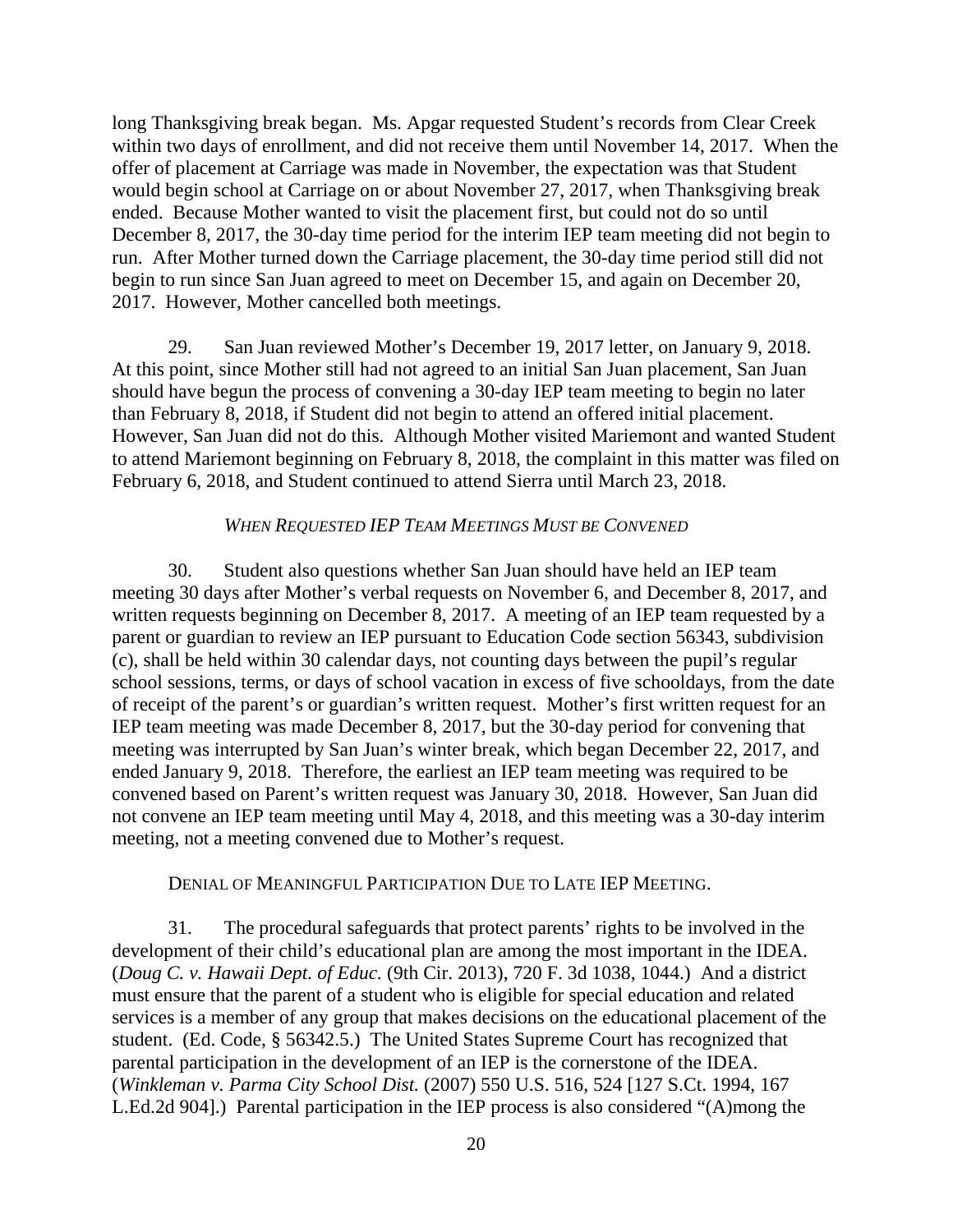most important procedural safeguards." (*Amanda J. v. Clark County School* (9th Cir. 2001) 267 F.3d 877, 882.) Parents have an adequate opportunity to participate in the IEP process when they are "present" at the IEP meeting.  $(34 \text{ C.F.R.} \text{ § } 300.322(a);$  Ed. Code, § 56341.5, subd.  $(a)$ .)

32. Some delay in holding the 30-day interim IEP team meeting to determine whether the prior IEP would be adopted or a new one developed was reasonable, as noted above. Mother knew from her experience in Clear Creek that an IEP team meeting should be held 30 days after an initial placement when a student transfers to a new school district. However, she requested an IEP team meeting when she enrolled Student on November 6, 2017, and on later dates, because she felt that a San Juan IEP team meeting, before Student began attending, would provide her with clear information about what San Juan was offering Student as an initial placement. She wanted Student's regional center workers with her at the meeting as support, and because she has a poor memory, the IEP documents would help her in the decision-making process. And while San Juan did not believe it was required to convene an IEP team meeting before Student began attending school in the district, Ms. Apgar and Ms. Gennuso agreed to meet with Mother on December 15, 2017, and on December 20, 2017, although Mother cancelled both meetings. These meetings were never intended to be an IEP team meeting, nor was the meeting at Mariemont on February 6, 2018.

33. Student began attending Mariemont on April 5, 2018. San Juan convened the 30-day interim IEP team meeting on May 4, 2018. While timely as to when Student started school, there was a delay of nearly six months from the time Student enrolled in San Juan, and three months from the reasonable time for convening a 30-day interim IEP team meeting (determined above to be February 8, 2018) when it was clear Mother was refusing placement at Carriage. It was also a delay of over three months from the time San Juan should have convened an IEP team meeting based on Mother's written request on December 8, 2017 (determined above to be January 30, 2018). However, the question is whether San Juan's failure to hold an IEP team meeting earlier significantly impeded Mother's right to participate in the development of a San Juan IEP, and it is found that failure to hold such a meeting did not significantly impede Mother's right to participate in the IEP process.

34. The record established that Mother maintained contact with San Juan from the time she enrolled him in early November 2017, until she filed her due process complaint on February 6, 2018, which moved the case into the legal arena. For the three month period after enrollment on November 6, 2017, Mother had numerous telephone conversations with San Juan personnel, engaged in email correspondence with them, and had personal contact with them when she visited Carriage and Mariemont. Therefore, it is found that San Juan's failure to convene a 30-day interim IEP team meeting by February 8, 2018, or to convene an IEP team meeting by January 30, 2018, after Mother's December 8, 2017 written request, did not significantly impede Mother's participation in the IEP process. In addition, the evidence established that Student received a FAPE and educational benefit during this time since he continued to attend Sierra, and then began to attend Mariemont in April.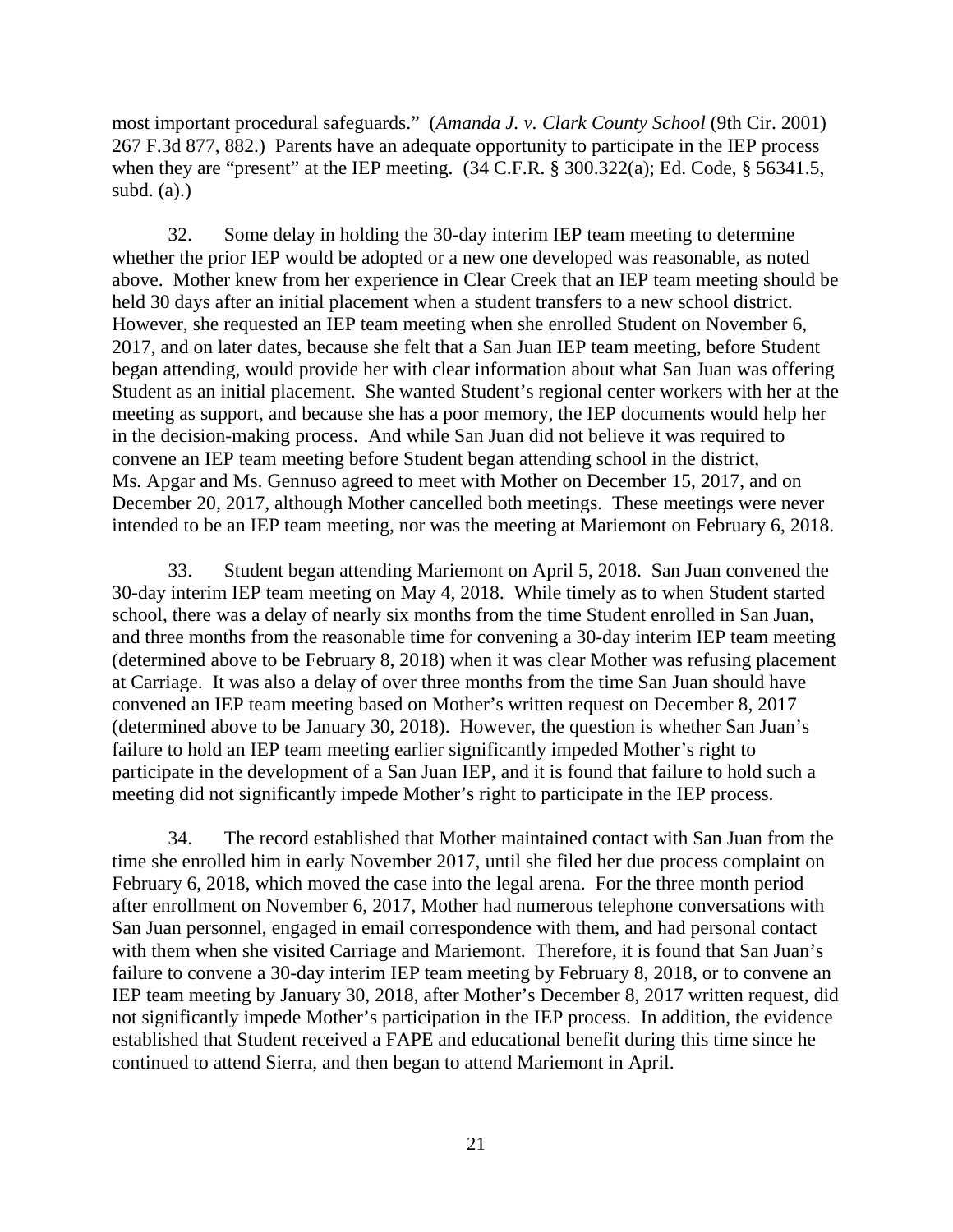35. San Juan witnesses testified that it was more productive to hold a 30-day IEP team meeting after Student had been attending a San Juan program for three or four weeks, so San Juan staff could observe and work with him. By doing so, San Juan staff would be able to determine his strengths and weaknesses, and levels of performance. This would assist the team in deciding whether to develop new goals and a comprehensive San Juan interim IEP until it was time for his annual IEP team meeting in June, or to adopt the June 2017 IEP from Clear Creek. However, San Juan was unable to cite any authority that supports its position in this regard. Student partially prevailed on Issue 2, to the extent that he established San Juan should have had an IEP team meeting months before the 30-day interim IEP team meeting on May 4, 2018. However, Student did not meet his burden of proof that failure to convene a timely IEP team meeting denied him a FAPE, deprived him of educational benefit, or significantly impeded Mother's participation in the IEP process.

#### **PREDETERMINATION**

36. It cannot be determined from reading Student's complaint, or written closing argument, or the testimony he elicited from witnesses, why Student claims San Juan predetermined its offers of initial placement and services, other than the fact that it offered him placement in its own programs, rather than continuing his placement at Sierra. San Juan points out that it offered Parent both Carriage and Mariemont during the time period at issue, and that Mother was an active participant in the process to provide Student with an appropriate initial placement.

37. A school district that predetermines the child's program and does not consider the parents' requests with an open mind has denied the parents' right to participate in the IEP process. (*Deal v. Hamilton County Board of Education*, *supra*, at 858; see also, *Ms. S. ex rel G. v. Vashon Island School Dist.* (9th Cir. 2003) 337 F.3d 1115, 1131.) School officials and staff do not predetermine an IEP simply by meeting to review and discuss a child's evaluation and programming in advance of an IEP meeting. (*N.L. v. Knox County Schools* (6th Cir. 2003) 315 F.3d 688, 693 fn.3.) The test is whether the school district comes to the IEP meeting with an open mind and several options, and discusses and considers the parents' placement recommendations or concerns before the IEP team makes a final recommendation. (*Hanson v. Smith,* (D. Md. 2002) 212 F.Supp.2d 474, 486; *Doyle v. Arlington County School FBoard* (E.D.Va. 1992) 806 F.Supp. 1253, 1262.)

38. Districts are required to consider parents' preferences. The IDEA does not require a school district to accept parents' choice of program; but it must consider suitable alternatives. (*Blackmon v. Springfield R-XII School Dist*. (8th Cir. 1999) 198 F.3d 648, 658.)

39. An initial placement for a student transferring into a school district during the school year must be chosen by a school district in consultation with parents, and the evidence established that Mother had significant contact with San Juan personnel to discuss its proposed placements at Carriage and at Mariemont. San Juan did not ignore Mother, and very clearly consulted with her about the placement as part of the process of finding an initial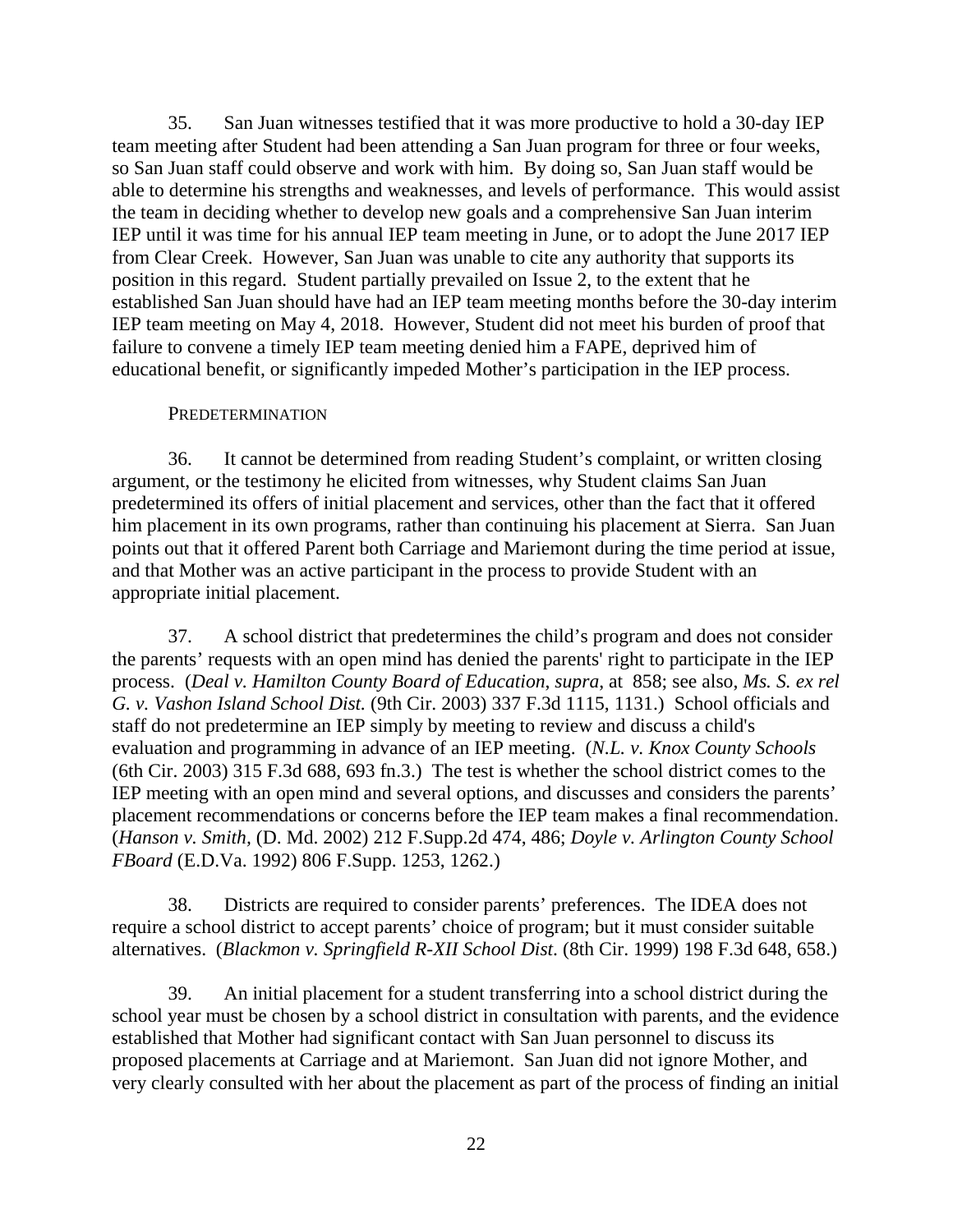placement for Student. San Juan did not predetermine its initial offers of placement and services for Student, pending the 30-day interim IEP team meeting.

NEED FOR TRANSITION PLAN FOR STUDENT ATTENDING A NONPUBLIC SCHOOL TO BE PLACED IN A PUBLIC SCHOOL CLASSROOM

40. During the hearing, the ALJ became concerned that San Juan was asking Mother to agree to return Student to a public school setting from a nonpublic school setting without creating a transition plan pursuant to Education Code section 56345, subdivision (b)(4). She asked the parties to brief the issue.

41. Education Code section 56345, subdivision (b)(4) requires a school district to develop a transition plan for a student moving from placement in a nonpublic school, or a special day class, to a placement for at least part of the day in a regular education class. Student contended that San Juan was required to create a written transition plan for Student to begin attending the San Juan special day class, and it was a procedural error for San Juan to not do so since he was moving from a nonpublic school to a public school placement. San Juan disagreed, and claimed there is no need for a transition plan because the proposed change of placement was a change only to a special day class, not to a regular classroom for any part of the day, and the placement was an initial placement for a transfer student.

42. San Juan's analysis of this issue is correct: under the facts of this case, a written transition plan was not needed to change Student's placement from a nonpublic school to a public special day class, and this is especially true since the new placement is an initial 30-day placement for a transfer Student. San Juan did not commit a procedural violation by failing to create a transition plan for Student. Student did not prevail on Issue 3.

# *Issue 4: Failure to offer an appropriate placement for the 2017-2018 School Year*

43. In his complaint, Student claims San Juan failed to offer him an appropriate placement for the 2017-2018 school year. In his closing argument Student claims the placement was not appropriate because it was not a nonpublic school and San Juan purportedly was not offering services that were in the June 2017 IEP. San Juan asserts that its proposed placements of Mariemont and Carriage were comparable, and it intended to provide Student with the services in his IEP from June 2017, until the 30-day interim IEP team meeting was held.

44. The evidence established that San Juan did offer Student an appropriate placement at Carriage in November and December 2017, and at Marimont in January 2018. Student did not present evidence that either placement was inappropriate. A school district is required to offer a student a placement that will meet his unique needs and provide him with educational benefit. Although Mother did not like Carriage because of its proximity to a high school, concerns about whether Student could elope from the playground, and the presence of a child in the classroom who exhibited a behavior Student also exhibited, which she wished to extinguish, these factors did not make the Carriage program inappropriate. In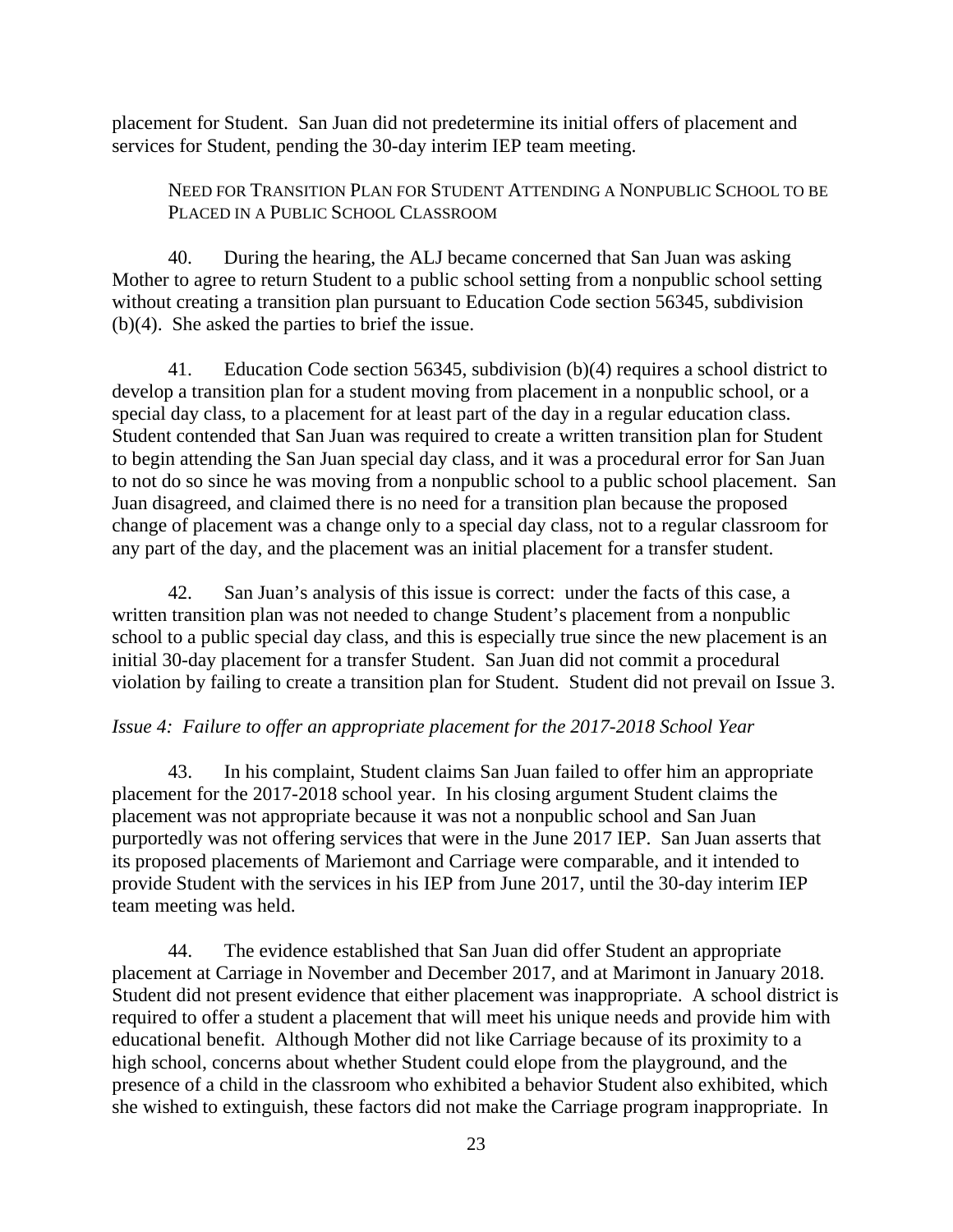regards to the Mariemont program, there was no evidence that it was an inappropriate placement. San Juan prevailed on Issue 4.

# REMEDIES

1. Student partially prevailed on Issue 2, in that San Juan did not convene an IEP interim team meeting within a reasonable time after Student enrolled, or after Mother's written request for an IEP team meeting. In his closing brief, Student proposes two remedies should he prevail. The first is for San Juan to pay the costs for Student to attend Sierra from November 6, 2017, through March 22, 2018, which Student contends is \$18,267.25.<sup>[16](#page-23-0)</sup> Student's second proposed remedy is for Mother to be reimbursed for two round trips between her house and Sierra, for each day Student was in attendance during this time. Student estimates this amount to be \$2,453.10. He determined this amount based on the mileage between Student's home and Sierra, using Internal Revenue Service mileage rates in effect at the time.

2. San Juan believes it owes nothing, but in its closing brief it states that if Student prevails on one or more issues, it will pay Sierra for 10 days Student attended Sierra, between the dates of November 6, 2017, and the time it first offered placement at Carriage, November 17, 2018. However, that amount cannot be determined based on the invoices admitted into evidence at hearing, and the record of Student's attendance at Sierra during the 2017-2018 school year. Further, Student did not present evidence that San Juan actually owed Sierra money; Sierra chose to allow Student to continue attending, even after San Juan initially told Ms. Wood on December 1, 2017, that San Juan would not be continuing Student's placement there, and reiterated that many times afterwards. Sierra has not billed, and has no intention of billing Mother for Student's attendance between November 6, 2017, through March 22, 2018.

3. ALJs have broad latitude to fashion appropriate equitable remedies for the denial of a FAPE. (*School Committee of the Town of Burlington, Massachusetts v. Dept. of Education* (1985) 471 U.S. 359, 369-370 (*Burlington; Parents of Student W. v. Puyallup School Dist.*, No. 3 (9th Cir. 1994) 31 F.3d 1489, 1496 (*Puyallup*).) In remedying a FAPE denial, the student is entitled to relief that is "appropriate" in light of the purposes of the IDEA. (20 U.S.C. § 1415(i)(2)(C)(iii); 34 C.F.R. § 300.516(c)(3); *Burlington, supra*, at p. 374 [the purpose of the IDEA is to provide students with disabilities "a free appropriate public education which emphasizes special education and related services to meet their unique needs."].) Appropriate relief means "relief designed to ensure that the student is appropriately educated within the meaning of the IDEA." (*Puyallup*, *supra*, 31 F.3d. at p. 1497.)

<span id="page-23-0"></span><sup>&</sup>lt;sup>16</sup> Student adjusted the amounts shown on the Sierra invoices to reduce charges for speech and language services that were reflected on the invoices admitted into evidence, on dates Student did not receive the therapy.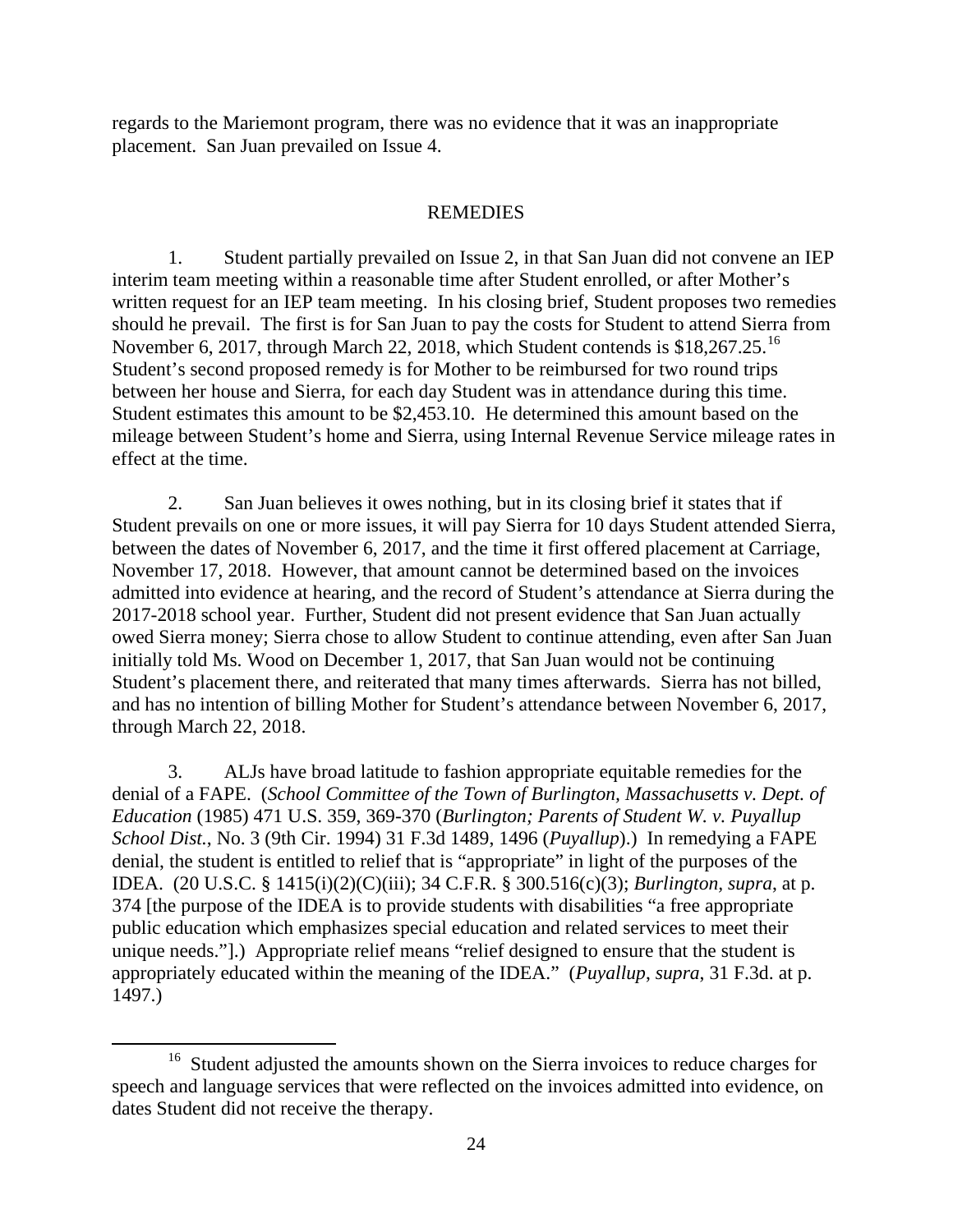4. Parents may be entitled to reimbursement for the costs of placement or services that they have independently obtained for their child when the school district has failed to provide a FAPE. (*Puyallup*, at p. 1496.) A school district also may be ordered to provide compensatory education or additional services to a student who has been denied a FAPE. (*Ibid.* ) These are equitable remedies that courts may employ to craft "appropriate relief" for a party.

5. Student established that San Juan should have held an IP team meeting earlier than May 4, 2018, and failure of Student to begin attending the program San Juan offered as its initial placement was not good cause for not holding the meeting. However, Student did not establish that failure to hold an IEP team meeting, under the circumstances of this case, significantly impeded Mother's participation in the IEP process. Therefore it is found that Student is not entitled to the remedies of payment to Sierra, or reimbursement for mileage to and from Sierra.

6. Staff training is an appropriate compensatory remedy under these facts. The IDEA does not require compensatory education services to be awarded directly to a student. Staff training concerning areas in which violations were found, to benefit the specific pupil involved, or to remedy procedural violations that may benefit other pupils can be an appropriate compensatory remedy, and is appropriate in this case. (*Park, supra,* at p. 1034 [student, who was denied a FAPE due to failure to properly implement his IEP, could most benefit by having his teacher appropriately trained to do so].)

7. It has been found that San Juan did not hold a timely 30-day interim placement meeting, or a timely IEP team meeting following Mother's written request on December 8, 2017. Accordingly, San Juan shall provide two hours training to special education personnel concerning a school district's obligations to special education students transferring into the district, with a portion related to convening timely IEP team meetings. This training shall not be provided by San Juan personnel, or any attorney or law firm that represents San Juan.

# ORDER

1. Student's requests for relief are denied.

2. San Juan shall provide two hours training to special education personnel concerning a school district's obligations to a Student transferring into the district, with a portion related to convening timely IEP team meetings. This training shall not be provided by San Juan personnel, or any attorney or law firm that represents San Juan, and shall be completed no later than October 31, 2018.